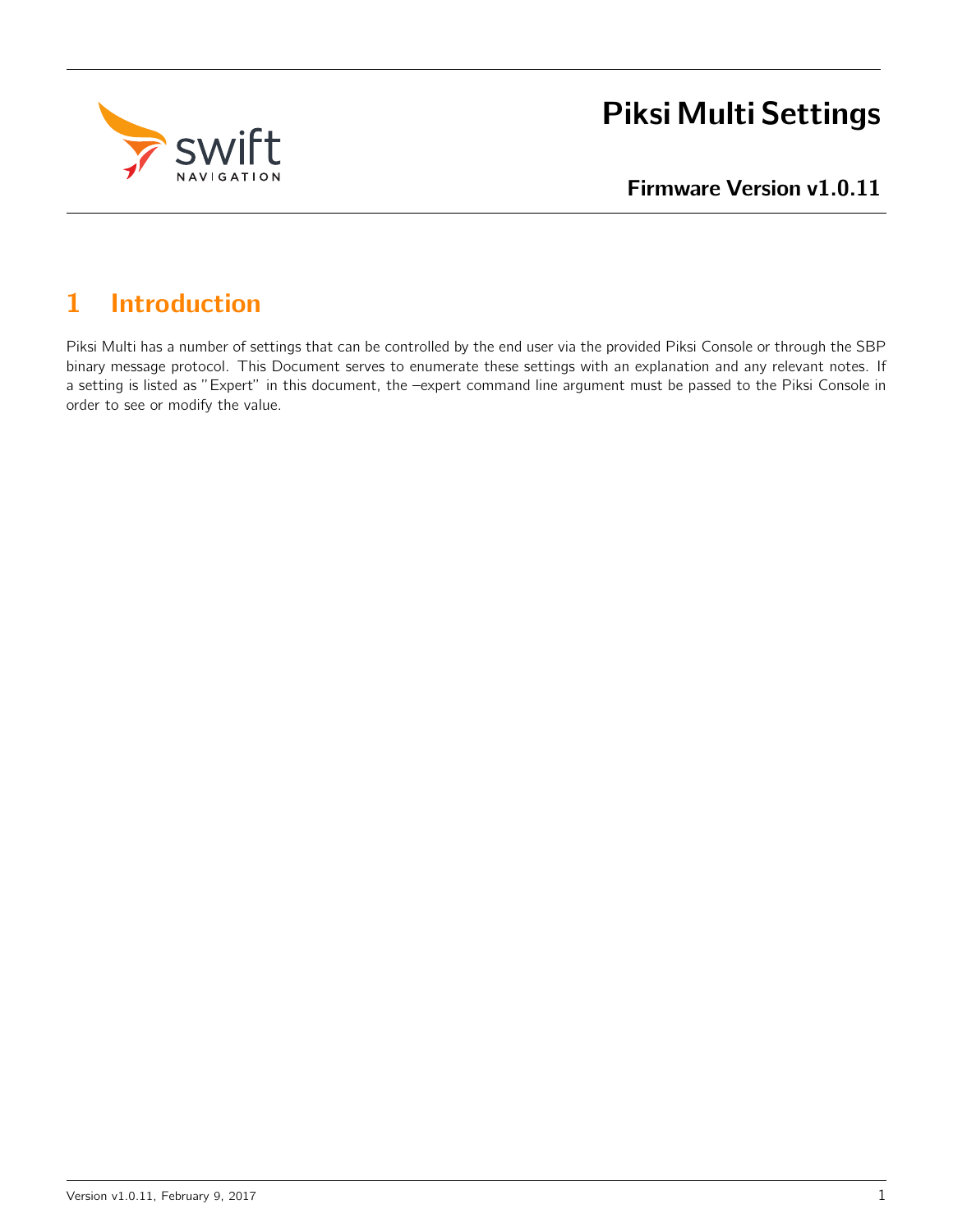# 2 Settings Table

| Grouping            | Name                 | Description                                                       |
|---------------------|----------------------|-------------------------------------------------------------------|
| acquisition         |                      |                                                                   |
|                     | sbas enabled         | Enable the SBAS constellation                                     |
|                     | almanacs enabled     | Enable the almanac-based acquisition                              |
| cn <sub>0</sub> est |                      |                                                                   |
|                     | cutoff               | cn0 cutoff                                                        |
|                     | alpha                | cn0 estimation parameter                                          |
|                     | cn0 shift            | cn0 estimation parameter                                          |
|                     | nbw                  | cn0 estimation parameter                                          |
|                     | scale                | cn0 estimation parameter                                          |
|                     | pri2sec threshold    | Cn0 threshold to transition to 2nd stage tracking                 |
|                     | sec2pri threshold    | Cn0 threshold to transition to out of 2nd stage tracking          |
| ethernet            |                      |                                                                   |
|                     | enabled sbp messages | Configure which messages should be sent on the port               |
|                     | gateway              | The default gateway for the IP config                             |
|                     | netmask              | The netmask for the IP config                                     |
|                     | ip address           | The static IP address                                             |
|                     | ip config mode       | Ethernet configuration mode                                       |
| ext events          |                      |                                                                   |
|                     | edge trigger         | Select edges to trigger timestamped event capture                 |
| frontend            |                      |                                                                   |
|                     | antenna bias         | Enable/Disable 5 V antenna bias                                   |
|                     | antenna selection    | Determines which antenna to use                                   |
| imu                 |                      |                                                                   |
|                     | imu raw output       | Enable/Disable IMU raw data output from onboard Bosch BMI160 IMU  |
|                     | imu rate             | None                                                              |
|                     | gyro range           | None                                                              |
|                     | acc range            | None                                                              |
| I1ca track          |                      |                                                                   |
|                     | show unconfirmed     | Show unconfirmed tracking channels in tracking state              |
|                     | xcorr cof            | cross correlation coefficient                                     |
|                     | xcorr delta          | cross correlation delta                                           |
|                     | xcorr time           | cross correlation time                                            |
| I2cm track          |                      |                                                                   |
|                     | show unconfirmed     | Show unconfirmed tracking channels in tracking state              |
|                     | xcorr cof            | cross correlation coefficient                                     |
|                     | xcorr delta          | cross correlation delta                                           |
|                     | xcorr time           | cross correlation time                                            |
| ndb                 |                      |                                                                   |
|                     | erase almanac        | None                                                              |
|                     | erase ephemeris      | None                                                              |
|                     | erase iono           | None                                                              |
|                     | erase lgf            | None                                                              |
|                     | erase almanac wn     | None                                                              |
|                     | lgf update m         | None                                                              |
|                     | lgf update s         | None                                                              |
| nmea                |                      |                                                                   |
|                     | gpgll msg rate       | Number of Solution Periods between GPGLL NMEA messages being sent |
|                     | gpgsv msg rate       | Number of Solution Periods between GPGSV NMEA messages being sent |
|                     | gprmc msg rate       | Number of Solution Periods between GPRMC NMEA messages being sent |
|                     |                      |                                                                   |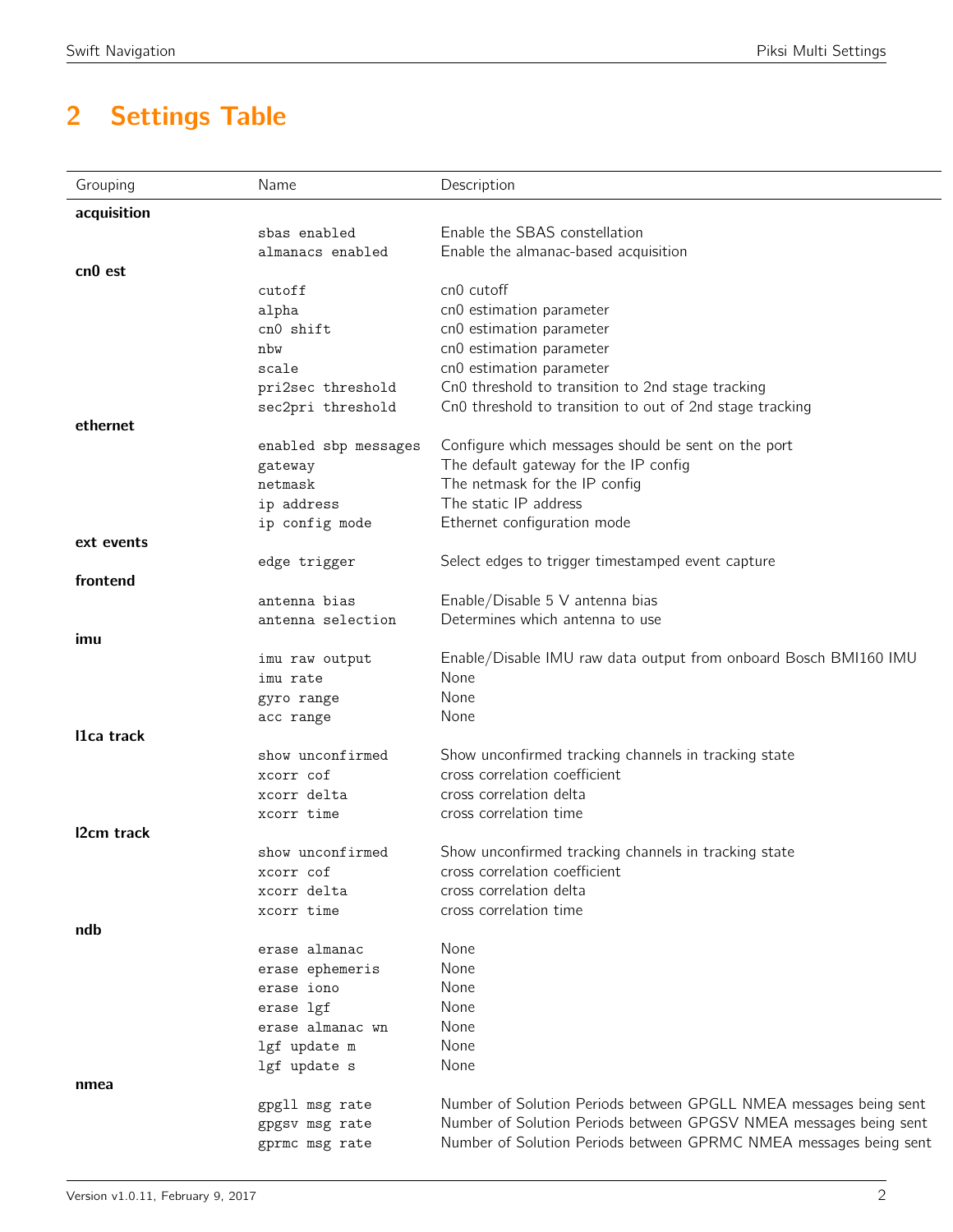|                   | gpvtg msg rate<br>gpzda msg rate | Number of Solution Periods between GPVTG NMEA messages being sent<br>Number of Solution Periods between GPZDA NMEA messages being sent                                |
|-------------------|----------------------------------|-----------------------------------------------------------------------------------------------------------------------------------------------------------------------|
|                   | gpgsa msg rate                   | Number of ticks between GPGSA NMEA messages being sent                                                                                                                |
| pps               | width                            | Number of microseconds the PPS will remain high (allowed range from 1<br>to 999999 us)                                                                                |
| sbp               |                                  |                                                                                                                                                                       |
| simulator         | obs msg max size                 | Determines the maximum message length for raw observation sbp messages                                                                                                |
|                   | mode mask                        | Determines the types of position outputs for the simulator                                                                                                            |
|                   | radius                           | Radius of the circle around which the simulated Piksi will move                                                                                                       |
|                   | base ecef x                      | Simulated base station position                                                                                                                                       |
|                   | base ecef y                      | Simulated base station position                                                                                                                                       |
|                   | base ecef z                      | Simulated base station position                                                                                                                                       |
|                   | speed                            | Simulated tangential speed of Piksi                                                                                                                                   |
|                   | phase sigma                      | Standard deviation of noise added to the simulated carrier phase                                                                                                      |
|                   | pseudorange sigma                | Standard deviation of noise added to the simulated pseudo range                                                                                                       |
|                   | cn0 sigma                        | Standard deviation of noise added to the simulated signal to noise ratio                                                                                              |
|                   | speed sigma                      | Standard deviation of noise addition to simulated tangential speed                                                                                                    |
|                   | pos sigma                        | Standard deviation of simulated single point position                                                                                                                 |
|                   | num sats                         | The number of satellites for the simulator                                                                                                                            |
|                   | enabled                          | Toggles the Piksi internal simulator on and off                                                                                                                       |
| solution          |                                  |                                                                                                                                                                       |
|                   | known baseline d                 | Determines the baseline vector for the "init known baseline" feature                                                                                                  |
|                   | known baseline e                 | Determines the baseline vector for the "init known baseline" feature                                                                                                  |
|                   | known baseline n                 | Determines the baseline vector for the "init known baseline" feature                                                                                                  |
|                   | output every n obs               | Integer divisor of solution frequency for which the observations will be output                                                                                       |
|                   | elevation mask                   | SPP / RTK solution elevation mask                                                                                                                                     |
|                   | dgnss solution mode              | Selects the type of RTK solution to output                                                                                                                            |
|                   | soln freq                        | The frequency at which a position solution is computed                                                                                                                |
|                   | correction age max               | The maximum age of corrections for which an RTK solution will be gener-<br>ated                                                                                       |
|                   | dgnss filter                     | Determines the type of carrier phase ambiguity resolution that the Piksi will<br>attempt to achieve                                                                   |
|                   | send heading                     | Enables SBP heading output. Heading is caculated from base station to<br>rover and represents the inverse tangent of the north and east components<br>of the baseline |
|                   | disable raim                     | Receiver Autonomous Integrity Monitoring                                                                                                                              |
| surveyed position |                                  |                                                                                                                                                                       |
|                   | broadcast                        | Broadcast surveyed base station position                                                                                                                              |
|                   | surveyed alt                     | Surveyed altitude of the Piksi's antenna                                                                                                                              |
|                   | surveyed lat                     | Surveyed latitude of the Piksi's antenna                                                                                                                              |
|                   | surveyed lon                     | Surveyed longitude of the Piksi's antenna                                                                                                                             |
| system info       |                                  |                                                                                                                                                                       |
|                   | firmware build id                | Full build id for firmware version                                                                                                                                    |
|                   | firmware version                 | Indicates the firmware version for the Local Piksi                                                                                                                    |
|                   | mac address                      | The MAC address of the Piksi                                                                                                                                          |
|                   | sbp sender id                    | The SBP sender ID for any messages sent by the device                                                                                                                 |
|                   | uuid<br>serial number            | The UUID of the Piksi<br>The serial number of the Piksi receiver                                                                                                      |
|                   | firmware build date              | firmware build date                                                                                                                                                   |
|                   | hw revision                      | hardware revision for Piksi                                                                                                                                           |
|                   | nap channels                     | Number of channels in SwiftNap FPGA                                                                                                                                   |
|                   | nap build date                   | build date for SwiftNap FPGA bitstream                                                                                                                                |
|                   |                                  |                                                                                                                                                                       |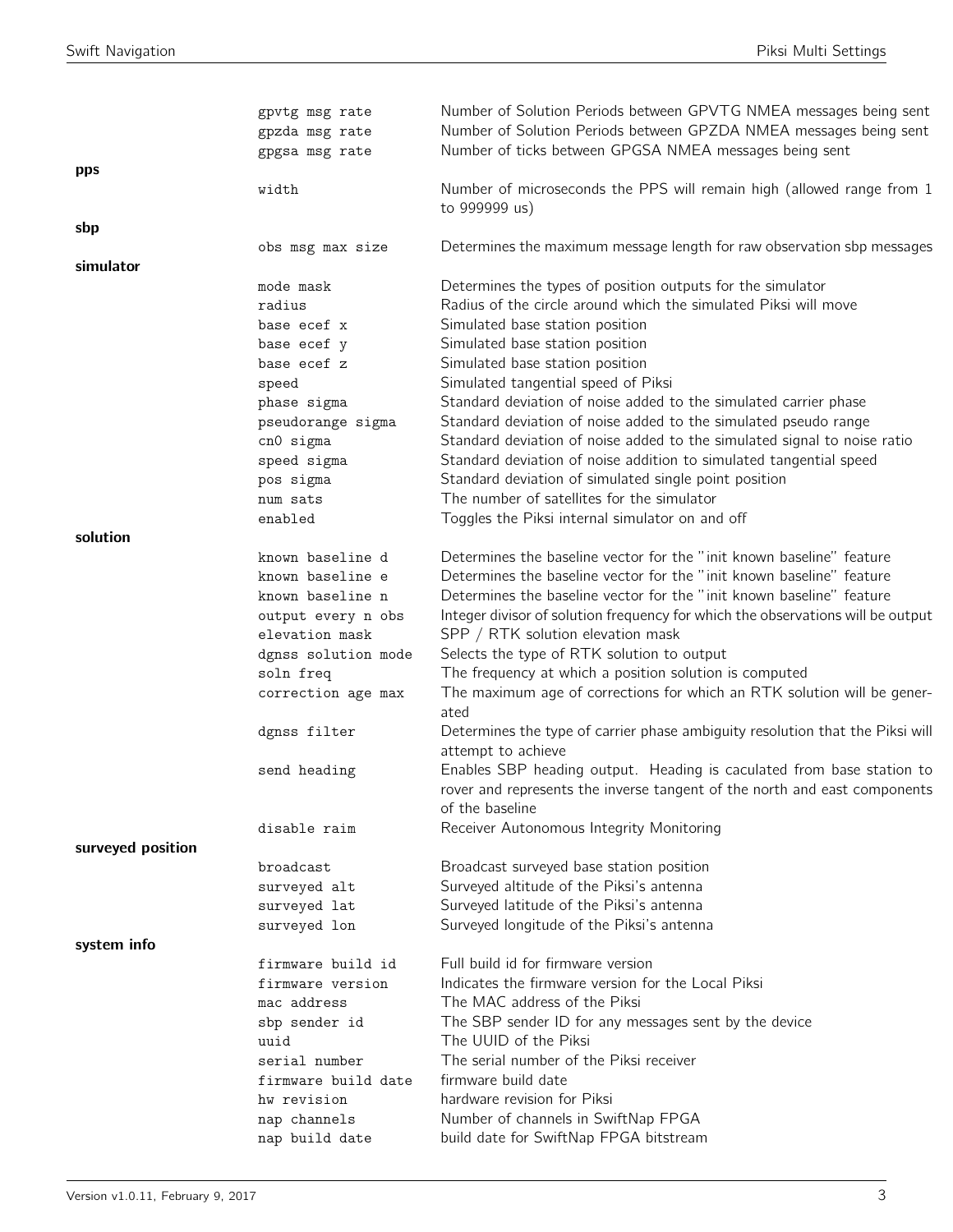|                | loader build date<br>pfwp build date<br>nap build id<br>loader build id<br>pfwp build id | build date for boot loader (uboot)<br>build date for real-time GNSS firmware (piksi firmware)<br>build id for SwiftNap FPGA bitstream<br>build id for loader (uboot)<br>build id for real-time GNSS firmware (piksi firmware) |
|----------------|------------------------------------------------------------------------------------------|-------------------------------------------------------------------------------------------------------------------------------------------------------------------------------------------------------------------------------|
| system monitor | watchdog                                                                                 | Enable hardware watchdog timer to reset the Piksi if it locks up for any                                                                                                                                                      |
|                |                                                                                          | reason                                                                                                                                                                                                                        |
|                | heartbeat period                                                                         | Period for sending the SBP HEARTBEAT messages                                                                                                                                                                                 |
| track          | milliseconds                                                                             |                                                                                                                                                                                                                               |
|                | send trk detailed                                                                        | send detailed tracking state message                                                                                                                                                                                          |
|                | iq output mask                                                                           | Output raw $I/Q$ correlations                                                                                                                                                                                                 |
|                | elevation mask                                                                           | Tracking elevation mask                                                                                                                                                                                                       |
| uart0          |                                                                                          |                                                                                                                                                                                                                               |
|                | mode                                                                                     | Communication protocol for UART 0                                                                                                                                                                                             |
|                | enabled sbp messages                                                                     | Configure which messages should be sent on the port                                                                                                                                                                           |
|                | baudrate                                                                                 | The Baud rate for the UART 0                                                                                                                                                                                                  |
| uart1          |                                                                                          |                                                                                                                                                                                                                               |
|                | mode<br>enabled sbp messages                                                             | Communication protocol for UART 1<br>Configure which messages should be sent on the port                                                                                                                                      |
|                | baudrate                                                                                 | The Baud rate for the UART 1                                                                                                                                                                                                  |
| usb            |                                                                                          |                                                                                                                                                                                                                               |
|                | enabled sbp messages                                                                     | Configure which messages should be sent on the port                                                                                                                                                                           |

Table 2.0.1: Summary of message types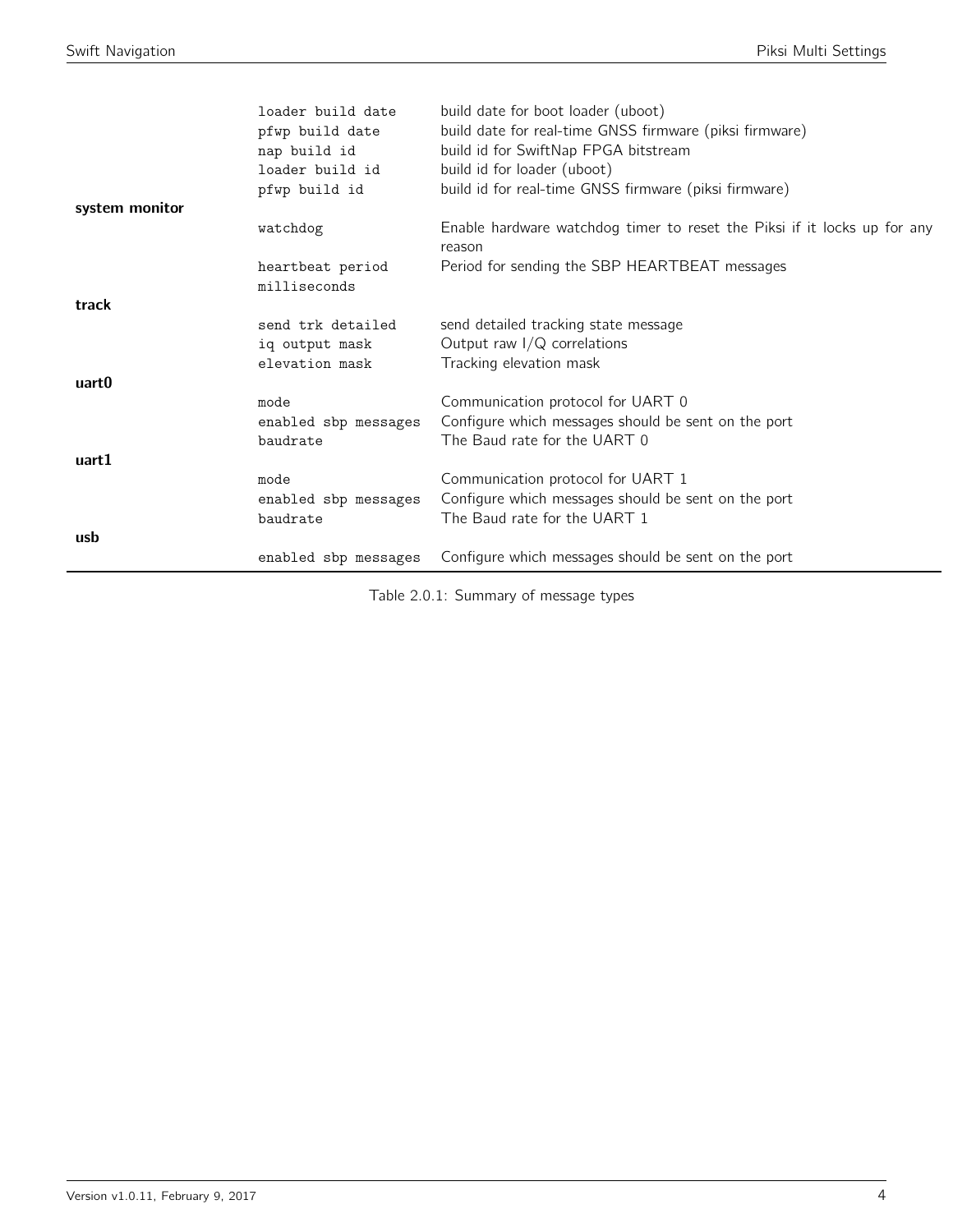# 3 Settings Detail

# <span id="page-4-0"></span>3.1 acquisition

#### 3.1.1 sbas enabled

<span id="page-4-1"></span>**Description:** Enable the SBAS constellation

| Label                      | Value        |
|----------------------------|--------------|
| group                      | acquisition  |
| name                       | sbas enabled |
| expert                     | True         |
| enumerated possible values | true, false  |
| units                      | N/A          |
| default value              | False        |
| type                       | boolean      |
|                            |              |

Table 3.1.1: sbas enabled

Notes: This setting is not used by Piksi Multi.

#### 3.1.2 almanacs enabled

**Description:** Enable the almanac-based acquisition

| Label                      | Value            |
|----------------------------|------------------|
| group                      | acquisition      |
| name                       | almanacs enabled |
| expert                     | True             |
| enumerated possible values | true, false      |
| units                      | N/A              |
| default value              | False            |
| type                       | boolean          |
|                            |                  |

Table 3.1.2: almanacs enabled

#### Notes: None

# <span id="page-4-2"></span>3.2 cn0 est

#### 3.2.1 cutoff

Description: cn0 cutoff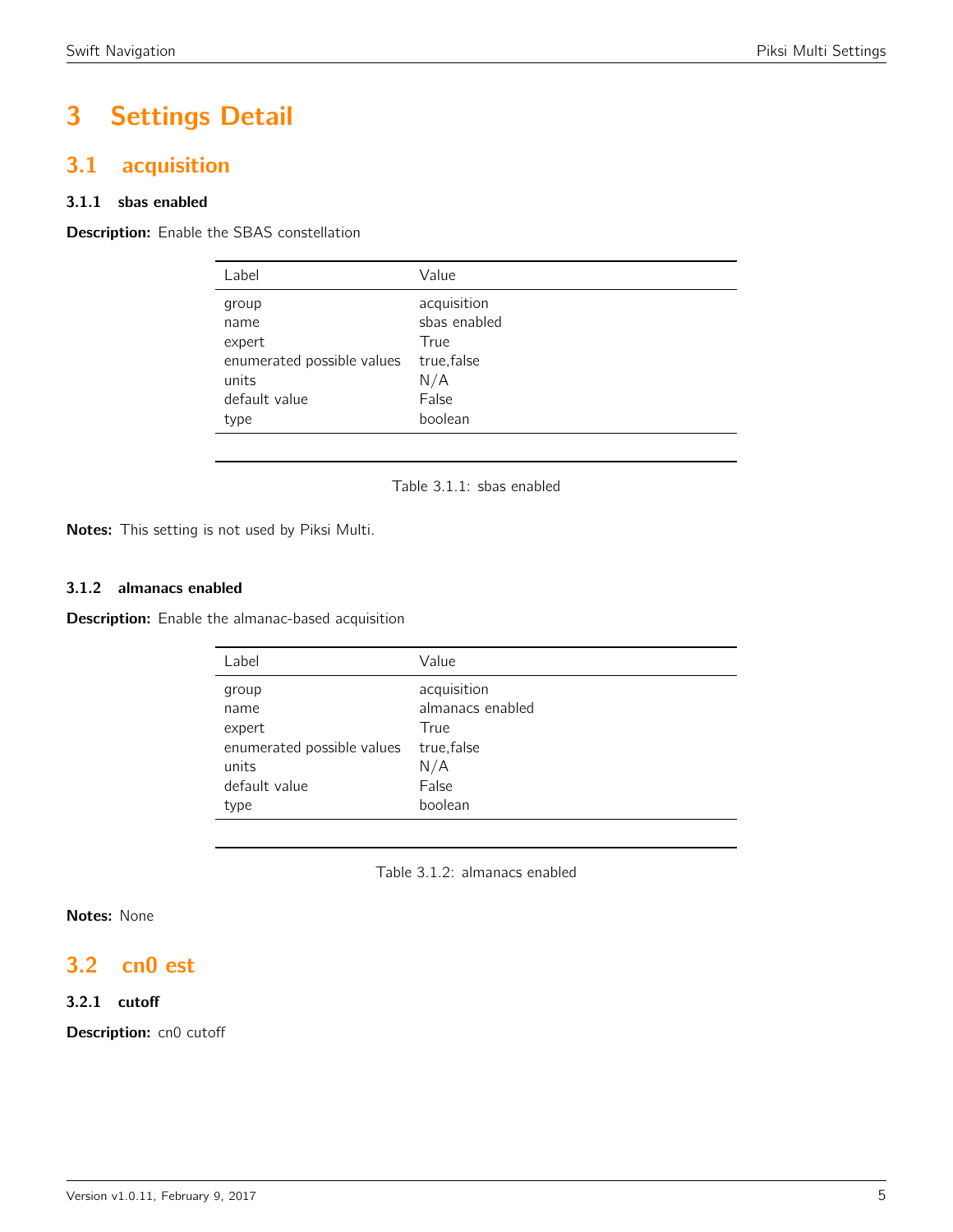<span id="page-5-0"></span>

|                         | Value                     |  |
|-------------------------|---------------------------|--|
| group<br>name<br>expert | cn0 est<br>cutoff<br>True |  |

Table 3.2.1: cutoff

#### 3.2.2 alpha

<span id="page-5-1"></span>Description: cn0 estimation parameter

| cn0 est<br>group<br>alpha<br>name<br>True<br>expert | Label | Value |  |
|-----------------------------------------------------|-------|-------|--|
|                                                     |       |       |  |

Table 3.2.2: alpha

#### 3.2.3 cn0 shift

<span id="page-5-2"></span>Description: cn0 estimation parameter

| Label  | Value     |
|--------|-----------|
| group  | cn0 est   |
| name   | cn0 shift |
| expert | True      |

Table 3.2.3: cn0 shift

#### 3.2.4 nbw

<span id="page-5-3"></span>**Description:** cn0 estimation parameter

| Label                   | Value                  |  |
|-------------------------|------------------------|--|
| group<br>name<br>expert | cn0 est<br>nbw<br>True |  |
|                         |                        |  |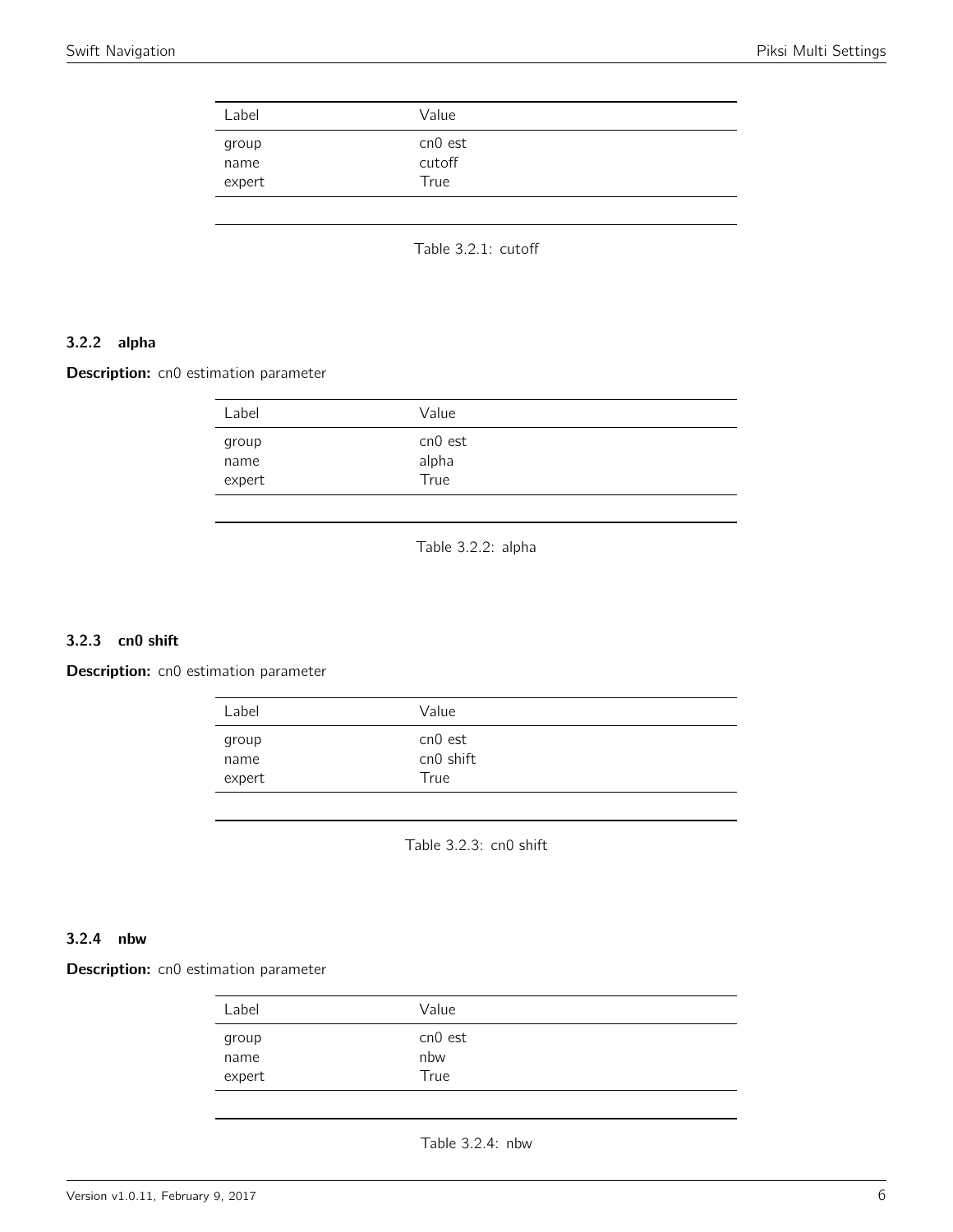#### 3.2.5 scale

<span id="page-6-0"></span>Description: cn0 estimation parameter

| Label                   | Value                    |  |
|-------------------------|--------------------------|--|
| group<br>name<br>expert | cn0 est<br>scale<br>True |  |
|                         |                          |  |

Table 3.2.5: scale

#### 3.2.6 pri2sec threshold

<span id="page-6-1"></span>Description: Cn0 threshold to transition to 2nd stage tracking

| Label                           | Value                                         |  |
|---------------------------------|-----------------------------------------------|--|
| group<br>type<br>name<br>expert | cn0 est<br>float<br>pri2sec threshold<br>True |  |

Table 3.2.6: pri2sec threshold

#### 3.2.7 sec2pri threshold

Description: Cn0 threshold to transition to out of 2nd stage tracking

| cn0 est<br>group<br>type<br>float<br>sec2pri threshold<br>name<br>True | Label  | Value |
|------------------------------------------------------------------------|--------|-------|
|                                                                        | expert |       |

Table 3.2.7: sec2pri threshold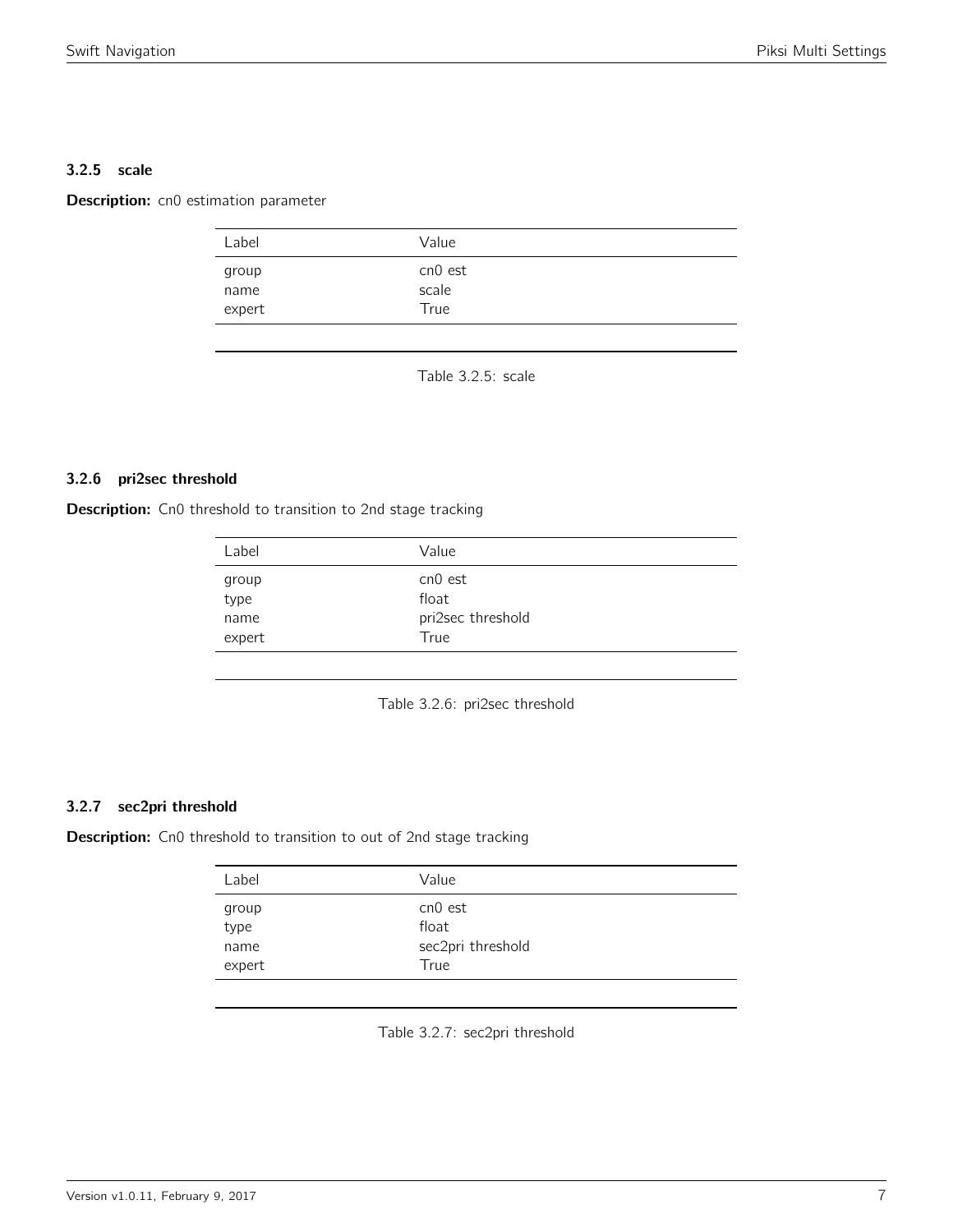# <span id="page-7-0"></span>3.3 ethernet

#### 3.3.1 enabled sbp messages

<span id="page-7-1"></span>**Description:** Configure which messages should be sent on the port

| Label          | Value                            |
|----------------|----------------------------------|
| group<br>units | ethernet<br>N/A                  |
| default value  | blank - all messages are enabled |
| type           | string                           |
| name           | enabled sbp messages             |

Table 3.3.1: enabled sbp messages

Notes: The enabled sbp messages settings is a list of message types and rate divisors that will be sent out of the interface. If left blank, all messages will be sent. If not blank, a comma separated list of SBP message IDs in base 10 integer format should be provided. Optionally, a divisor can be specified after the / character for each id. For example, an entry of 3456/10 would provide message with ID 3456 at 1/10th the normal rate. For Ethernet, the default value is optimal for logging and communication with the console.

#### 3.3.2 gateway

<span id="page-7-2"></span>**Description:** The default gateway for the IP config

| Label                                           | Value                                               |  |
|-------------------------------------------------|-----------------------------------------------------|--|
| group<br>units<br>default value<br>type<br>name | ethernet<br>N/A<br>192.168.0.1<br>string<br>gateway |  |
|                                                 |                                                     |  |

Table 3.3.2: gateway

Notes: The configured gateway in XXX.XXX.XXX.XXX format.

#### 3.3.3 netmask

<span id="page-7-3"></span>**Description:** The netmask for the IP config

| Label         | Value         |
|---------------|---------------|
| group         | ethernet      |
| units         | N/A           |
| default value | 255.255.255.0 |
| type          | string        |
| name          | netmask       |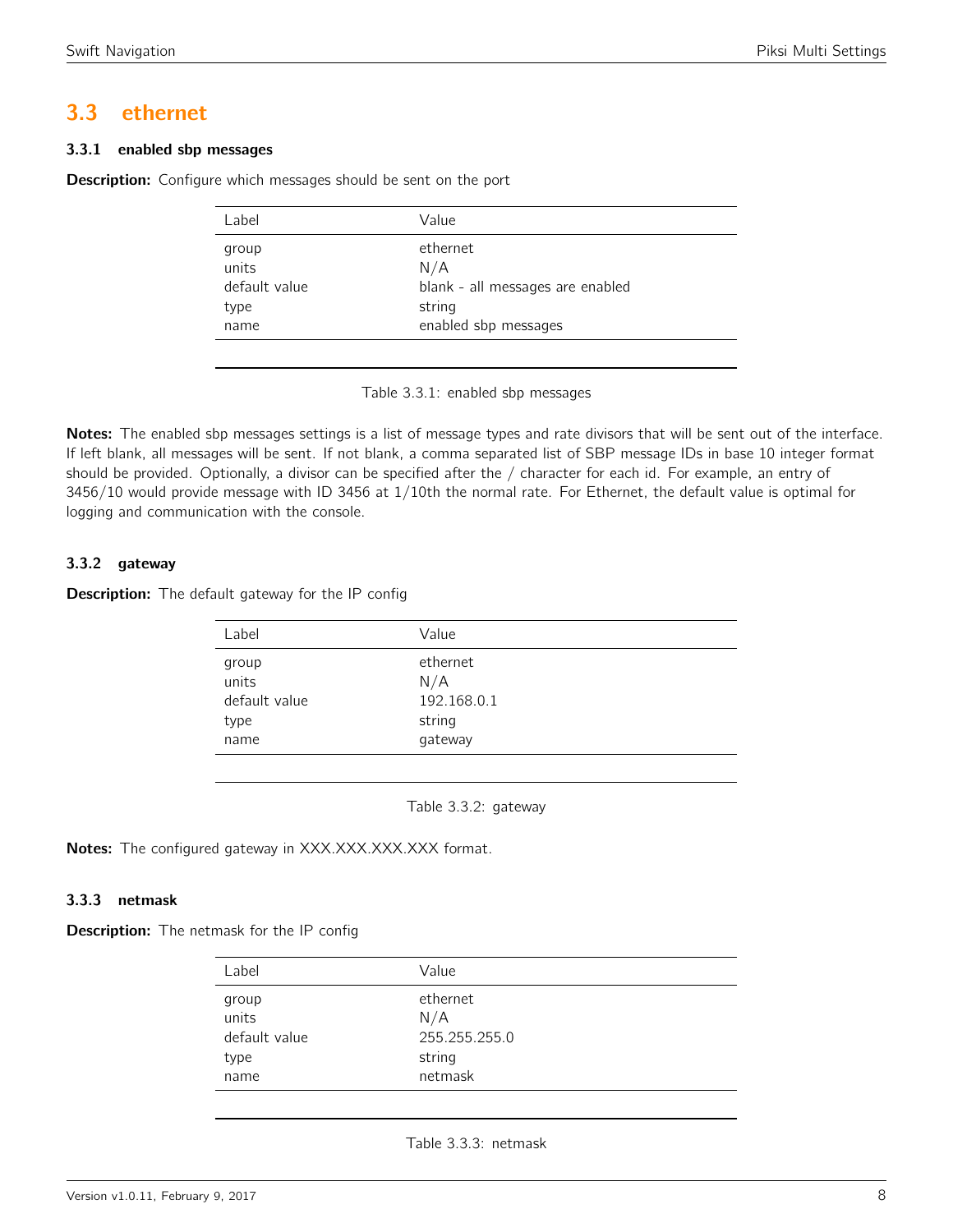Notes: The configured netmask in XXX.XXX.XXX.XXX format.

#### 3.3.4 ip address

<span id="page-8-0"></span>Description: The static IP address

|                | Value           |
|----------------|-----------------|
| group<br>units | ethernet<br>N/A |
| default value  | 192.168.0.222   |
| type           | string          |
| name           | ip address      |

Table 3.3.4: ip address

Notes: The configured IP address in XXX.XXX.XXX.XXX format.

#### 3.3.5 ip config mode

**Description:** Ethernet configuration mode

| Label                                                                         | Value                                                               |
|-------------------------------------------------------------------------------|---------------------------------------------------------------------|
| group<br>name<br>enumerated possible values<br>units<br>default value<br>type | ethernet<br>ip config mode<br>Static, DHCP<br>N/A<br>Static<br>enum |
|                                                                               |                                                                     |

Table 3.3.5: ip config mode

Notes: If DHCP is chosen the IP address will be assigned automatically.

## <span id="page-8-1"></span>3.4 ext events

#### 3.4.1 edge trigger

Description: Select edges to trigger timestamped event capture

| Label                      | Value                       |
|----------------------------|-----------------------------|
| group                      | ext events                  |
| enumerated possible values | None, Rising, Falling, Both |
| name                       | edge trigger                |
| units                      | N/A                         |
| default value              | None                        |
| type                       | enum                        |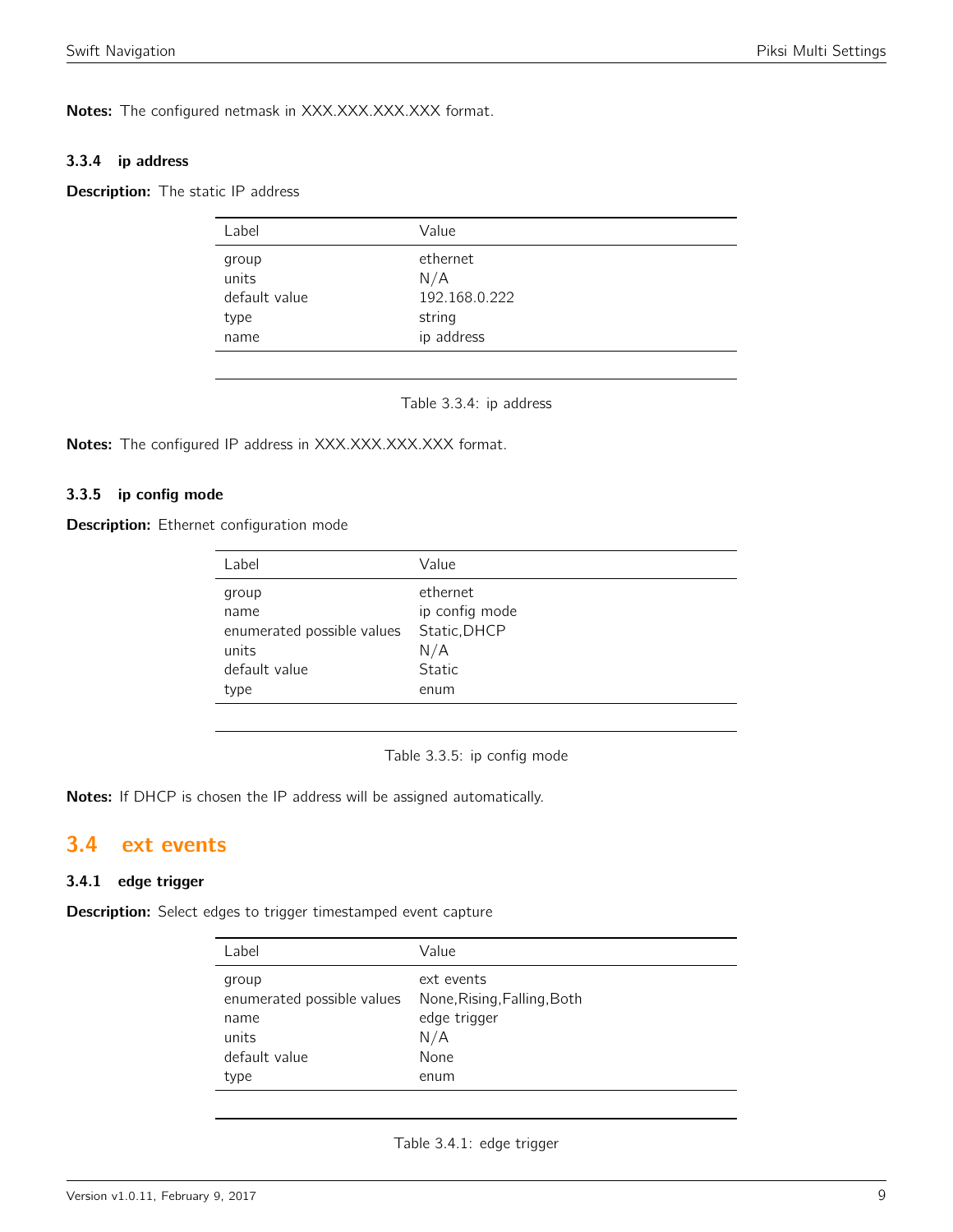Notes: You can use this to record the exact time that some external event in your system occurred, e.g. camera shutter time. Upon detecting the event, Piksi will generate a MSG EXT EVENT message reporting the event, including a timestamp accurate to better than a microsecond.

# <span id="page-9-0"></span>3.5 frontend

#### 3.5.1 antenna bias

<span id="page-9-1"></span>**Description:** Enable/Disable 5 V antenna bias

| Label          | Value           |  |
|----------------|-----------------|--|
| group<br>units | frontend<br>N/A |  |
| type           | bool            |  |
| name           | antenna bias    |  |

Table 3.5.1: antenna bias

Notes: Most active antennas require an antenna bias in order to power the amplifier in the antenna.

#### 3.5.2 antenna selection

**Description:** Determines which antenna to use

| Label                                                                         | Value                                                                         |
|-------------------------------------------------------------------------------|-------------------------------------------------------------------------------|
| group<br>enumerated possible values<br>name<br>units<br>default value<br>type | frontend<br>Primary, Secondary<br>antenna selection<br>N/A<br>Primary<br>enum |
|                                                                               |                                                                               |

Table 3.5.2: antenna selection

Notes: This setting selects the antenna input that should be used by the Piksi. Most Piksi Multi boards ship with only a "Primary" antenna connector, so this should always be set to "Primary."

## <span id="page-9-2"></span>3.6 imu

#### 3.6.1 imu raw output

Description: Enable/Disable IMU raw data output from onboard Bosch BMI160 IMU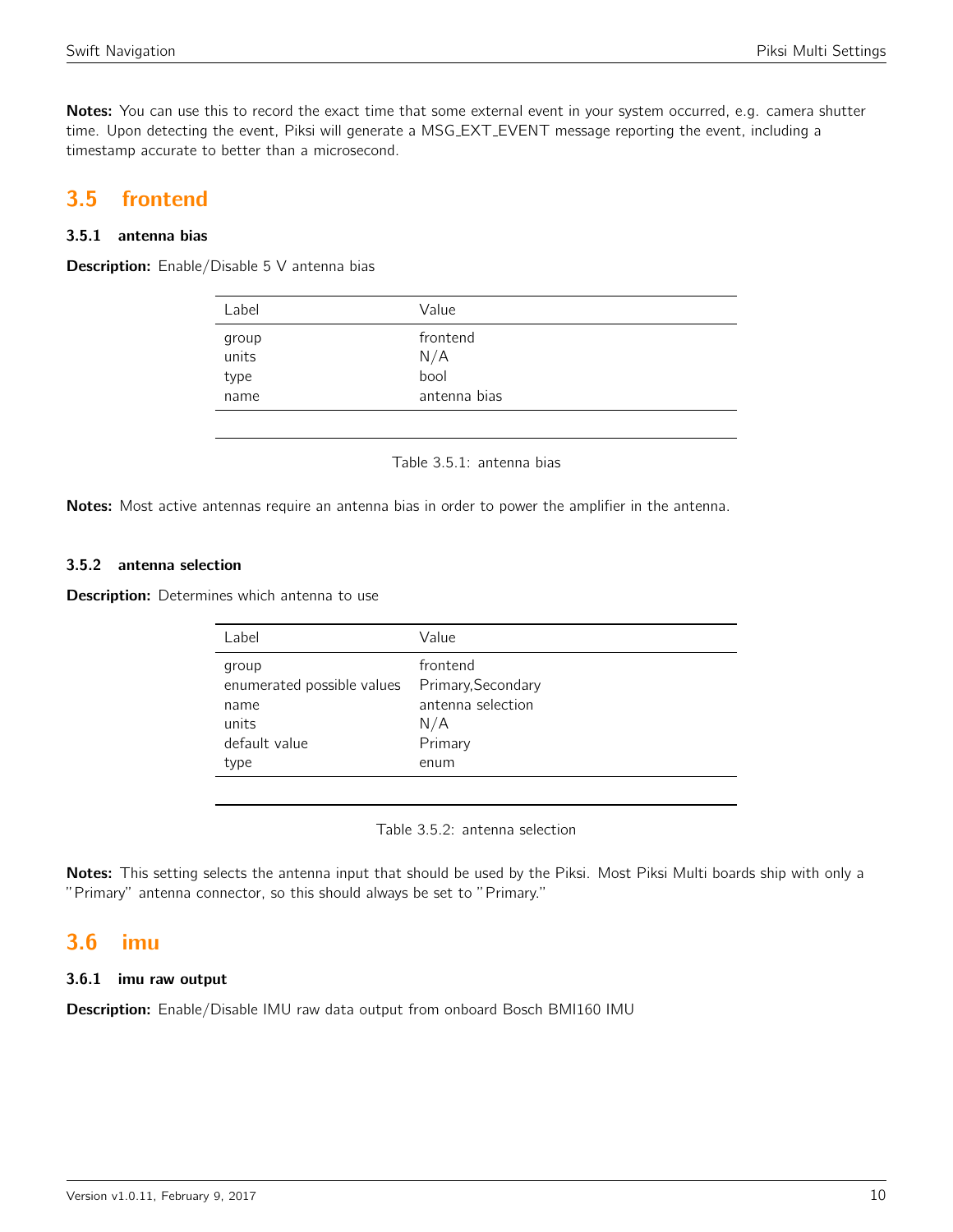<span id="page-10-0"></span>

| Label                  | Value          |  |
|------------------------|----------------|--|
| group<br>default value | ımu<br>False   |  |
| type                   | boolean        |  |
| name                   | imu raw output |  |

Table 3.6.1: imu raw output

Notes: The IMU raw data can be seen in the advanced tabs of the Swift Console

#### 3.6.2 imu rate

#### <span id="page-10-1"></span>**Description: None**

| Label                                                                                        | Value                                                                                               |
|----------------------------------------------------------------------------------------------|-----------------------------------------------------------------------------------------------------|
| group<br>enumerated possible values<br>name<br>units<br>default value<br>type<br>description | ımu<br>25, 50, 100, 200<br>imu rate<br>Hz<br>50<br>enum<br>The data rate (in Hz) for IMU raw output |
|                                                                                              |                                                                                                     |

Table 3.6.2: imu rate

Notes: It is recommended to use Ethernet or USB for IMU data output for data rates over 25 Hz

#### 3.6.3 gyro range

#### <span id="page-10-2"></span>**Description: None**

| Label                                                                                        | Value                                                                                                                                    |
|----------------------------------------------------------------------------------------------|------------------------------------------------------------------------------------------------------------------------------------------|
| group<br>enumerated possible values<br>name<br>units<br>default value<br>type<br>description | imu<br>125, 250, 500, 1000, 2000<br>gyro range<br>deg/s<br>1000<br>enum<br>The approximate range of angular rate that can<br>be measured |

#### Table 3.6.3: gyro range

Notes: When 125 is chosen, it means the gyro is scaled to measure about  $+/-$  125 deg/s of angular rate. Refer to the IMU datasheet for detailed information.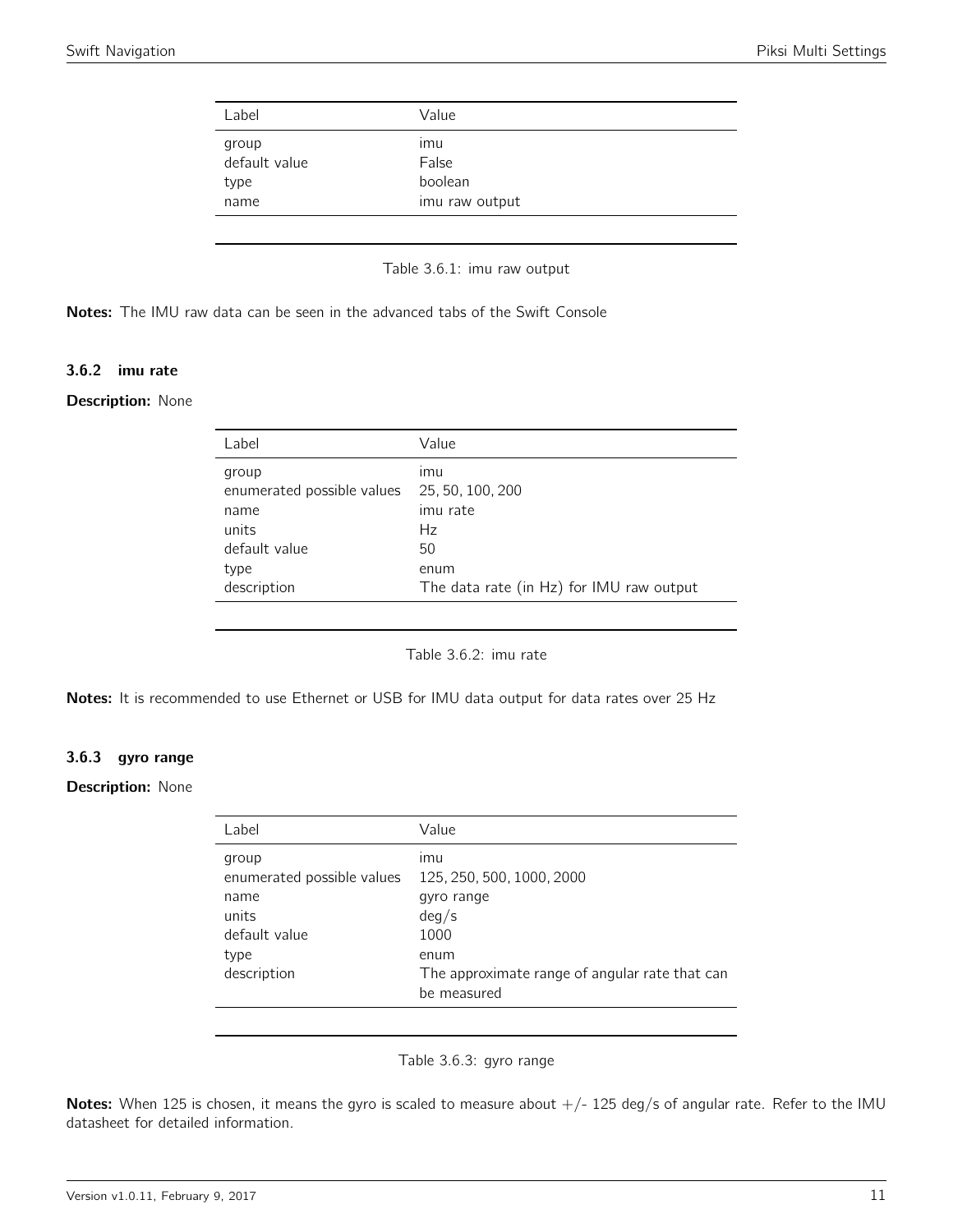#### 3.6.4 acc range

#### Description: None

| Label                                                                 | Value                                                                  |
|-----------------------------------------------------------------------|------------------------------------------------------------------------|
| group<br>enumerated possible values<br>name<br>units<br>default value | ımu<br>2, 4, 8, 16<br>acc range<br>g<br>2                              |
| type<br>description                                                   | enum<br>The approximate range of accelerations that<br>can be measured |

Table 3.6.4: acc range

Notes: When 2 g is chosen, it means the accelerometer is scaled to measure about  $+/- 2$  g of acceleration. Refer to the IMU datasheet for detailed information.

# <span id="page-11-0"></span>3.7 l1ca track

#### 3.7.1 show unconfirmed

<span id="page-11-1"></span>Description: Show unconfirmed tracking channels in tracking state

| Label         | Value                 |
|---------------|-----------------------|
| group<br>type | 11ca track<br>boolean |
| name          | show unconfirmed      |
| expert        | True                  |

Table 3.7.1: show unconfirmed

#### 3.7.2 xcorr cof

<span id="page-11-2"></span>Description: cross correlation coefficient

| Label         | Value                            |  |
|---------------|----------------------------------|--|
| group<br>type | I <sub>1</sub> ca track<br>float |  |
| name          | xcorr cof                        |  |
| expert        | True                             |  |

Table 3.7.2: xcorr cof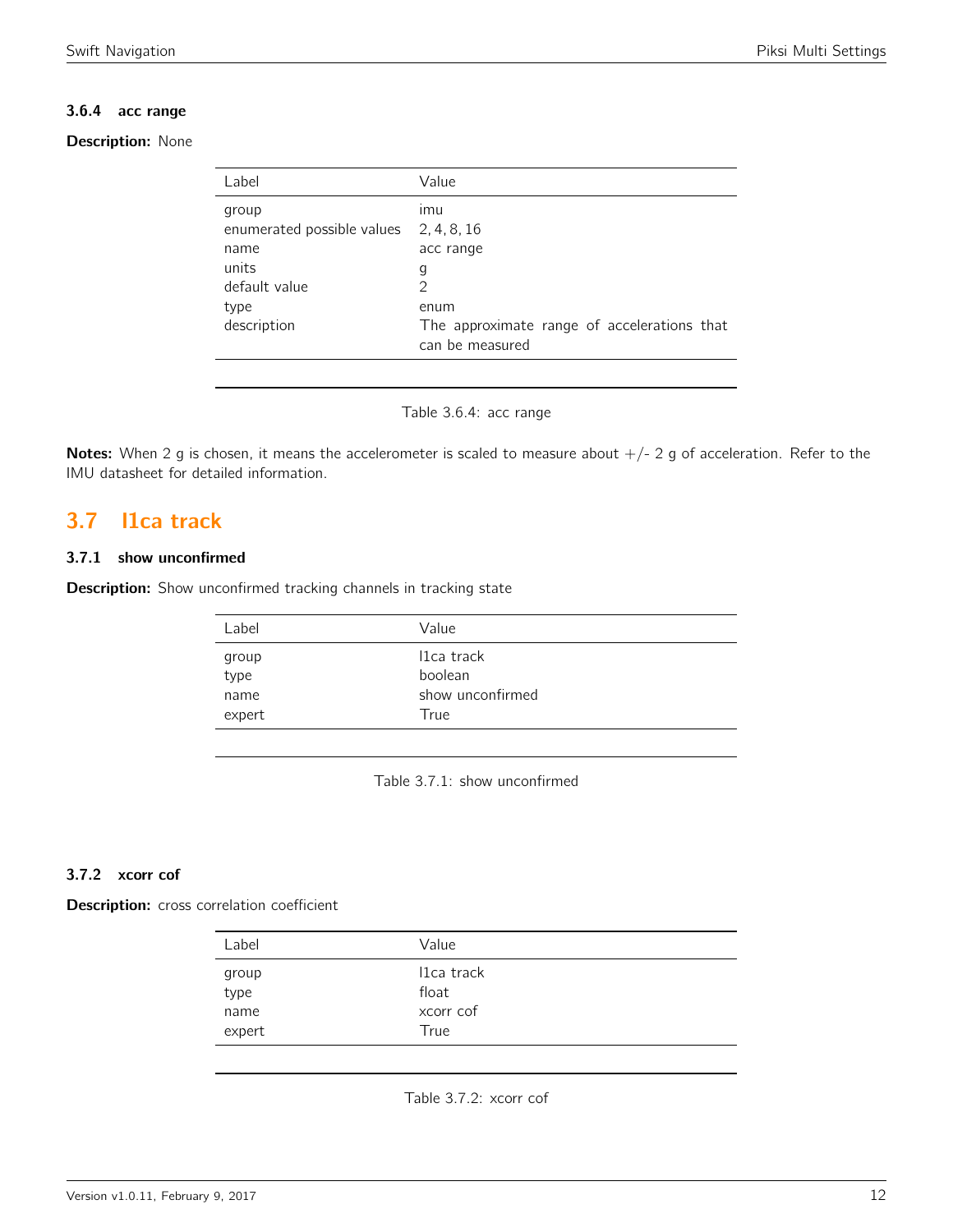#### 3.7.3 xcorr delta

<span id="page-12-0"></span>Description: cross correlation delta

| Label          | Value               |  |
|----------------|---------------------|--|
| group<br>type  | I1ca track<br>float |  |
| name<br>expert | xcorr delta<br>True |  |

Table 3.7.3: xcorr delta

#### 3.7.4 xcorr time

Description: cross correlation time

| Label         | Value                            |  |
|---------------|----------------------------------|--|
| group<br>type | I <sub>1</sub> ca track<br>float |  |
| name          | xcorr time                       |  |
| expert        | True                             |  |

Table 3.7.4: xcorr time

# <span id="page-12-1"></span>3.8 l2cm track

#### 3.8.1 show unconfirmed

<span id="page-12-2"></span>Description: Show unconfirmed tracking channels in tracking state

| Label  | Value                   |  |
|--------|-------------------------|--|
| group  | I <sub>2</sub> cm track |  |
| type   | bool                    |  |
| name   | show unconfirmed        |  |
| expert | True                    |  |

Table 3.8.1: show unconfirmed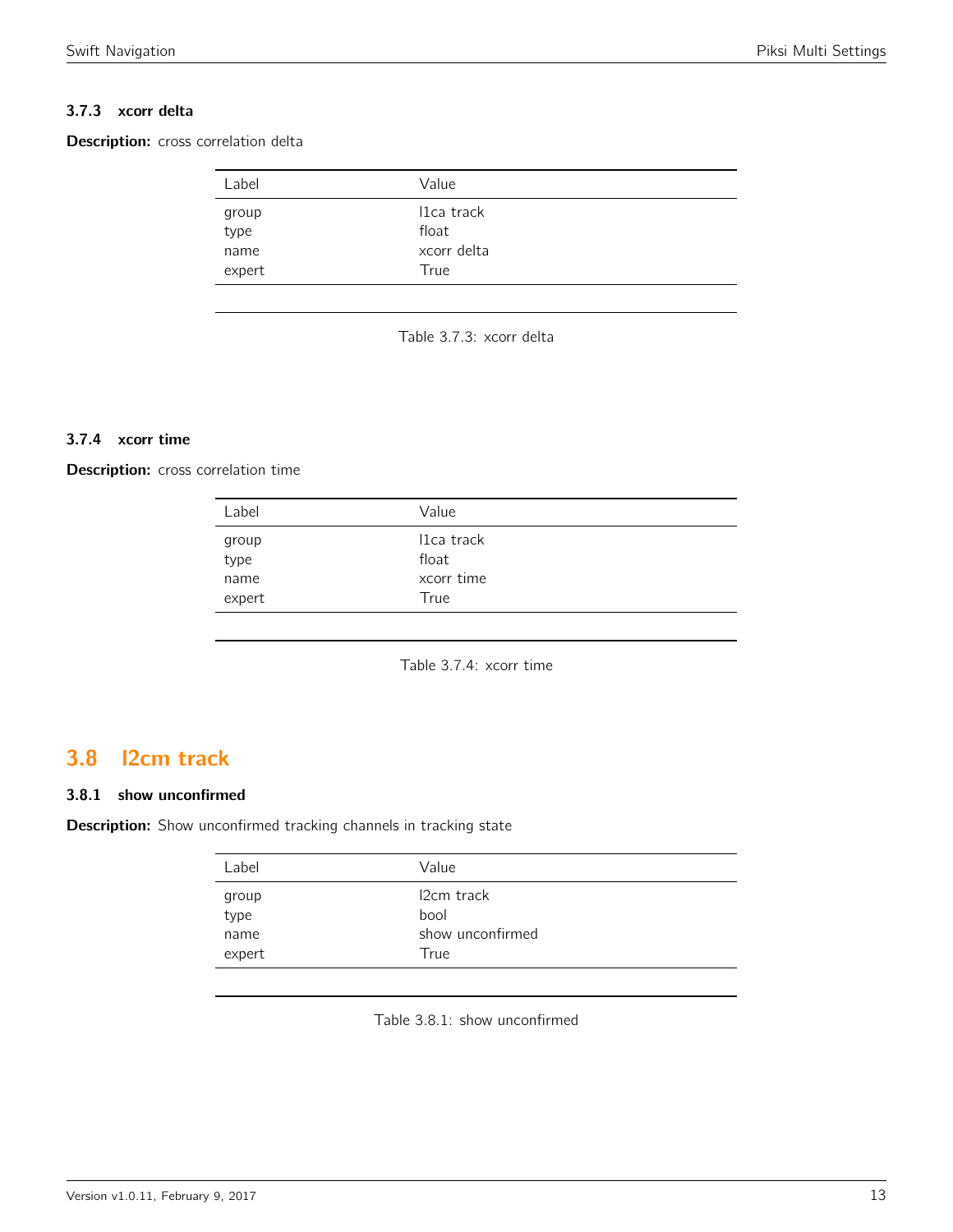#### 3.8.2 xcorr cof

<span id="page-13-0"></span>Description: cross correlation coefficient

| Label          | Value               |  |
|----------------|---------------------|--|
| group<br>type  | 12cm track<br>float |  |
| name<br>expert | xcorr cof<br>True   |  |

Table 3.8.2: xcorr cof

#### 3.8.3 xcorr delta

<span id="page-13-1"></span>Description: cross correlation delta

| Label         | Value                            |  |
|---------------|----------------------------------|--|
| group<br>type | I <sub>2</sub> cm track<br>float |  |
| name          | xcorr delta                      |  |
| expert        | True                             |  |

Table 3.8.3: xcorr delta

#### 3.8.4 xcorr time

Description: cross correlation time

| group<br>type  | I <sub>2</sub> cm track<br>float |
|----------------|----------------------------------|
| name<br>expert | xcorr time<br>True               |

Table 3.8.4: xcorr time

# <span id="page-13-2"></span>3.9 ndb

#### 3.9.1 erase almanac

#### **Description: None**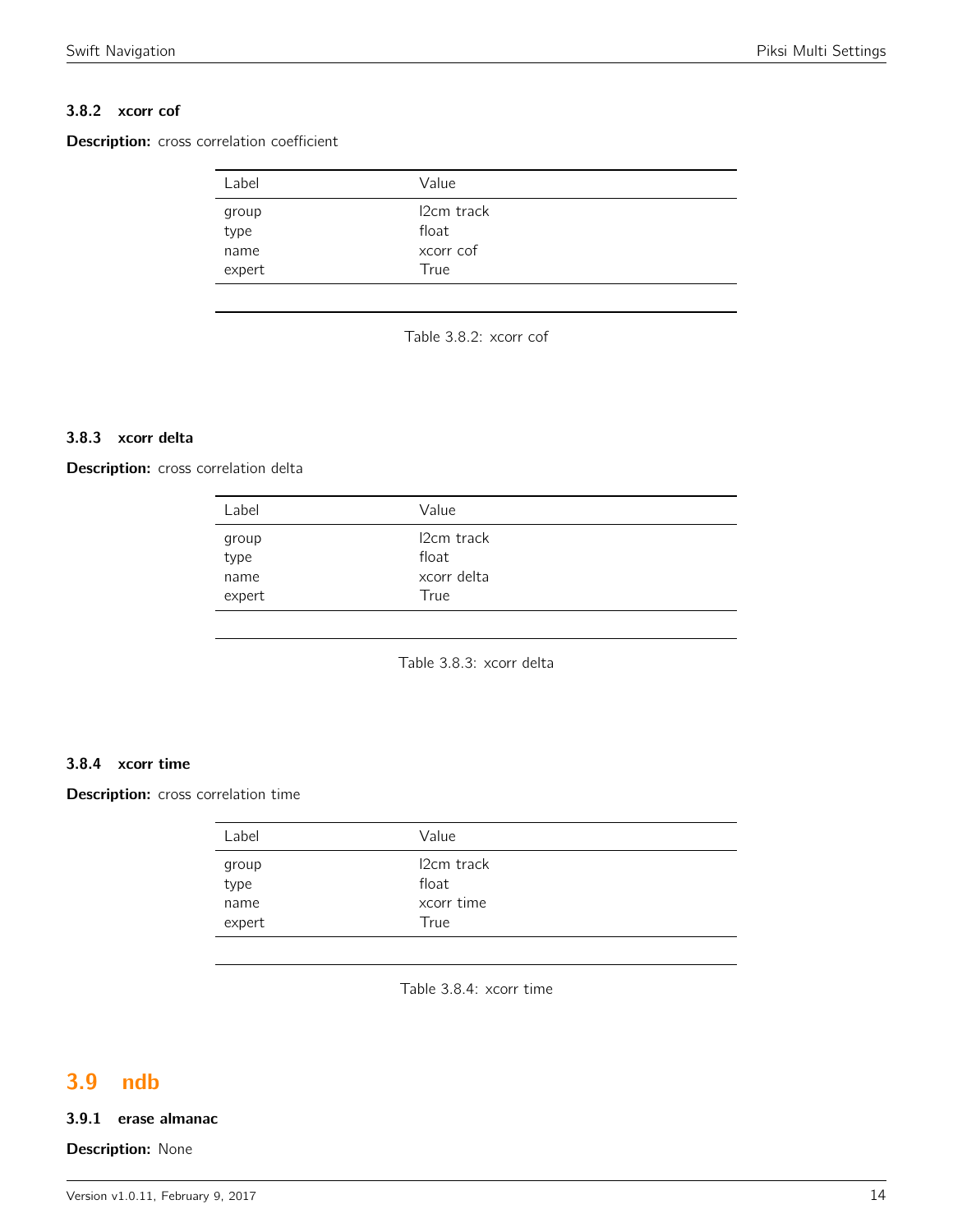<span id="page-14-0"></span>

| Label                                          | Value                                                                           |
|------------------------------------------------|---------------------------------------------------------------------------------|
| group<br>description<br>expert<br>type<br>name | ndb<br>erase any stored almanac during boot<br>True<br>boolean<br>erase almanac |
|                                                |                                                                                 |



#### 3.9.2 erase ephemeris

#### <span id="page-14-1"></span>Description: None

| Label                | Value                                          |
|----------------------|------------------------------------------------|
| group<br>description | ndb<br>erase any stored ephmerides during boot |
| expert               | True                                           |
| type                 | boolean                                        |
| name                 | erase ephemeris                                |
|                      |                                                |

Table 3.9.2: erase ephemeris

#### 3.9.3 erase iono

#### <span id="page-14-2"></span>Description: None

| Label                                          | Value                                                                                  |
|------------------------------------------------|----------------------------------------------------------------------------------------|
| group<br>description<br>expert<br>type<br>name | ndb<br>erase any stored ionospheric parameters during<br>True<br>boolean<br>erase iono |
|                                                |                                                                                        |

Table 3.9.3: erase iono

### 3.9.4 erase lgf

#### Description: None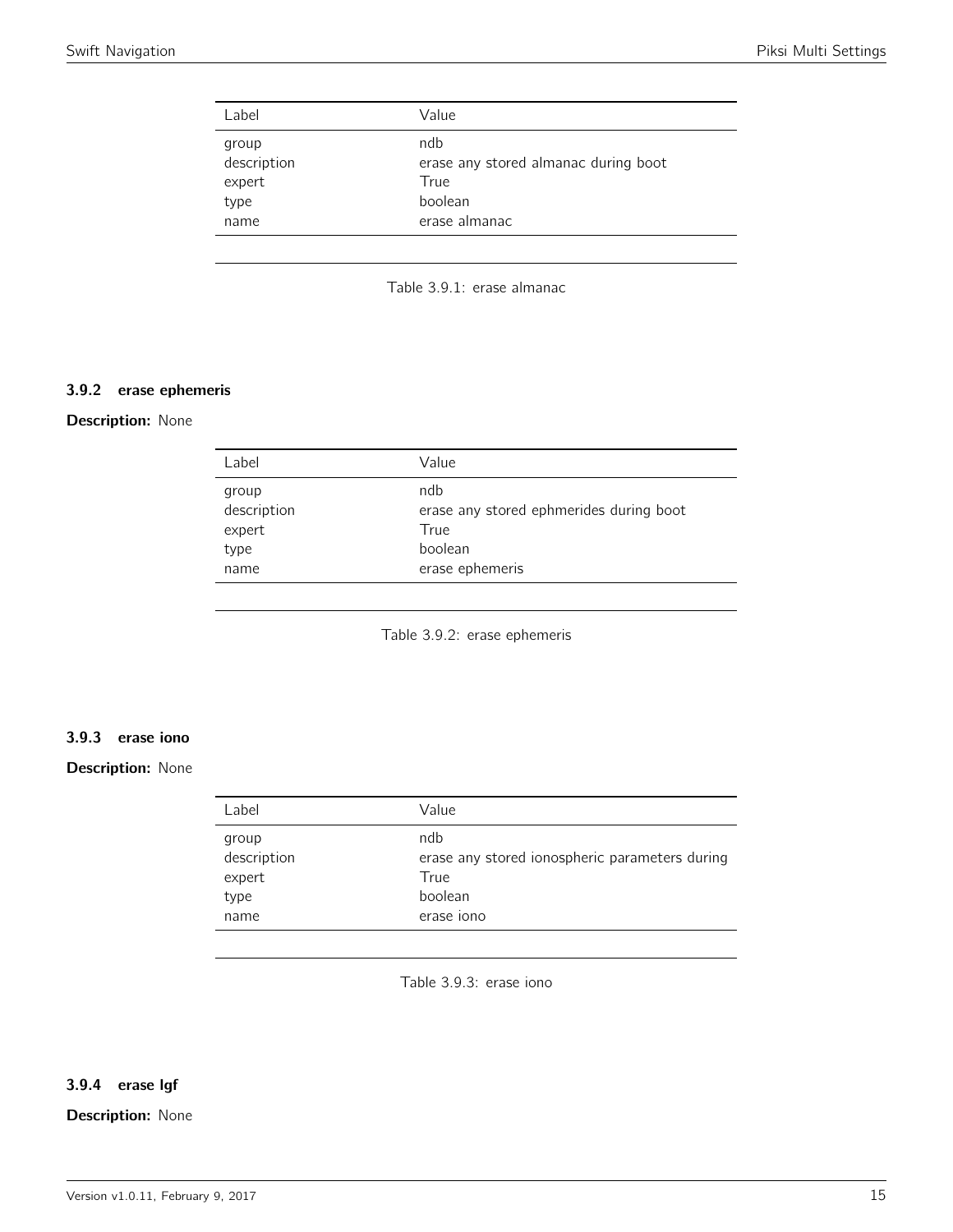<span id="page-15-0"></span>

| Label                                          | Value                                                                    |
|------------------------------------------------|--------------------------------------------------------------------------|
| group<br>description<br>expert<br>type<br>name | ndb<br>erase stored last fix information<br>True<br>boolean<br>erase Igf |
|                                                |                                                                          |

Table 3.9.4: erase lgf

#### 3.9.5 erase almanac wn

#### <span id="page-15-1"></span>**Description: None**

| Label                | Value                                       |
|----------------------|---------------------------------------------|
| group<br>description | ndb<br>erase stored week number during boot |
| expert               | True                                        |
| type                 | boolean                                     |
| name                 | erase almanac wn                            |
|                      |                                             |

Table 3.9.5: erase almanac wn

### 3.9.6 lgf update m

#### <span id="page-15-2"></span>Description: None

| Label         | Value                                           |
|---------------|-------------------------------------------------|
| group         | ndb                                             |
| name          | lgf update m                                    |
| expert        | True                                            |
| units         | meters                                          |
| default value | 10000                                           |
| type          | int                                             |
| description   | Change in position required to update last good |
|               | fix                                             |
|               |                                                 |

Table 3.9.6: lgf update m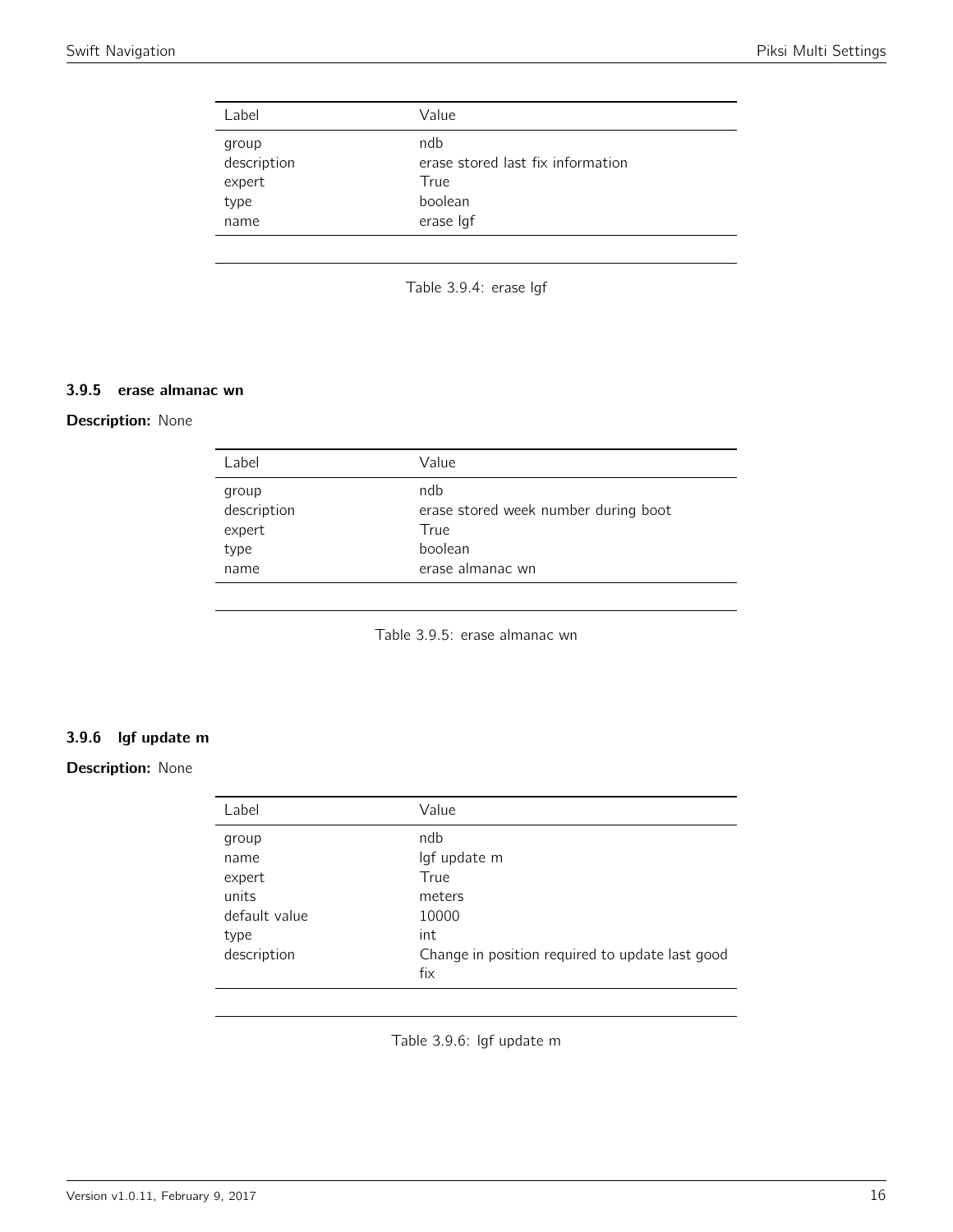### 3.9.7 lgf update s

#### Description: None

| Label         | Value                                           |
|---------------|-------------------------------------------------|
| group         | ndb                                             |
| name          | lgf update s                                    |
| expert        | True                                            |
| units         | seconds                                         |
| default value | 1800                                            |
| type          | int                                             |
| description   | Update period for navigation database last good |
|               | fix                                             |

Table 3.9.7: lgf update s

# <span id="page-16-0"></span>3.10 nmea

#### 3.10.1 gpgll msg rate

<span id="page-16-1"></span>Description: Number of Solution Periods between GPGLL NMEA messages being sent

| Label                                   | Value                                    |
|-----------------------------------------|------------------------------------------|
| group<br>units<br>default value<br>type | nmea<br>Solution Period<br>10<br>integer |
| name                                    | gpgll msg rate                           |

Table 3.10.1: gpgll msg rate

Notes: This setting represents the integer number of solution periods between each transmission of the NMEA message. For example, if the solution rate is 10 Hz, and this rate setting is 2, the NMEA message will be sent every two solution epochs at a rate of 5 Hz. If this setting is 0, the msg will be suppressed.

#### 3.10.2 gpgsv msg rate

Description: Number of Solution Periods between GPGSV NMEA messages being sent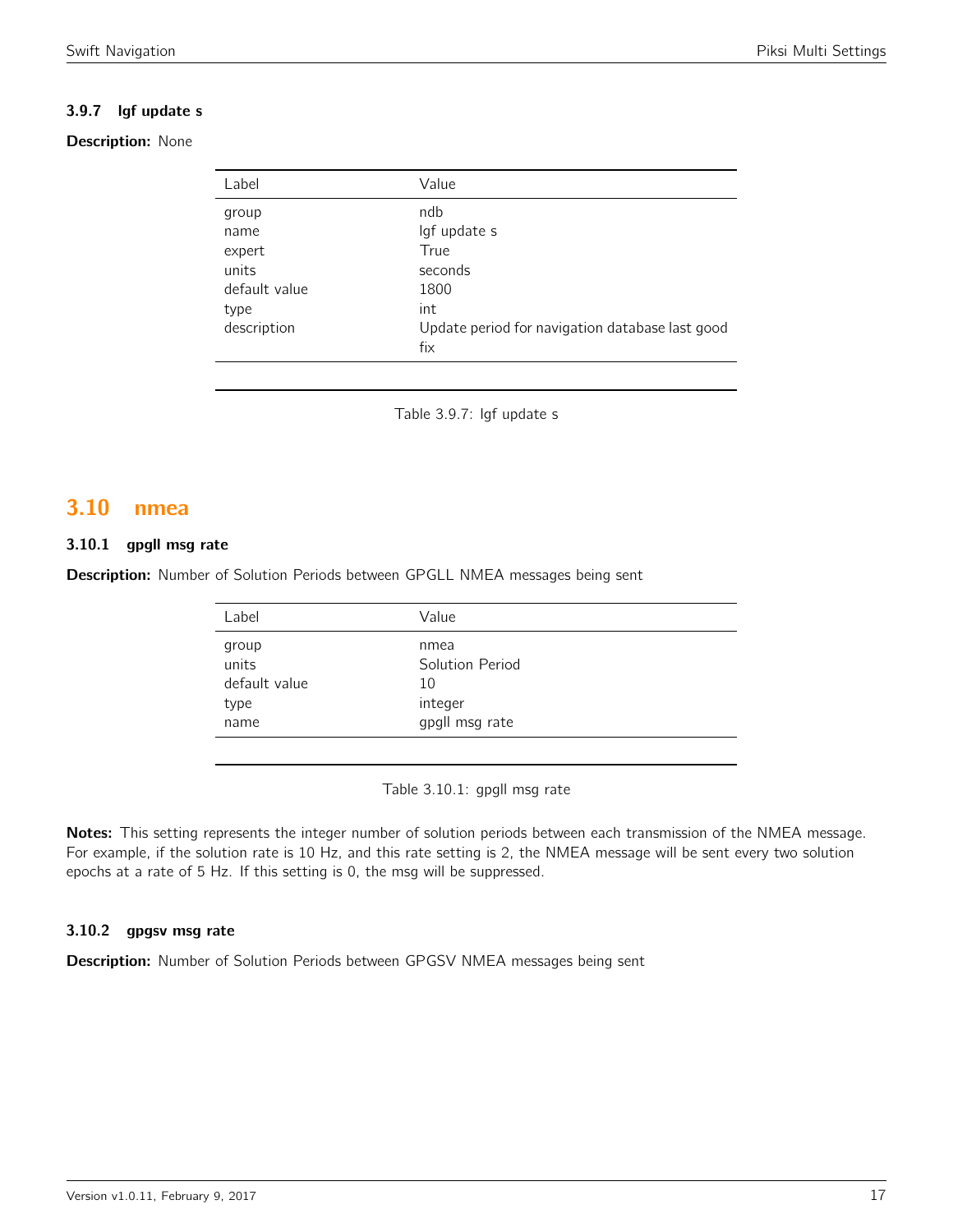<span id="page-17-0"></span>

| Label         | Value           |
|---------------|-----------------|
| group         | nmea            |
| units         | Solution Period |
| default value | 10              |
| type          | integer         |
| name          | gpgsv msg rate  |

Table 3.10.2: gpgsv msg rate

Notes: This setting represents the integer number of solution periods between each transmission of the NMEA message. For example, if the solution rate is 10 Hz, and this rate setting is 2, the NMEA message will be sent every two solution epochs at a rate of 5 Hz. If this setting is 0, the msg will be suppressed.

#### 3.10.3 gprmc msg rate

<span id="page-17-1"></span>**Description:** Number of Solution Periods between GPRMC NMEA messages being sent

| Label          | Value                   |
|----------------|-------------------------|
| group<br>units | nmea<br>Solution Period |
| default value  | 10                      |
| type           | integer                 |
| name           | gprmc msg rate          |

Table 3.10.3: gprmc msg rate

Notes: This setting represents the integer number of solution periods between each transmission of the NMEA message. For example, if the solution rate is 10 Hz, and this rate setting is 2, the NMEA message will be sent every two solution epochs at a rate of 5 Hz. If this setting is 0, the msg will be suppressed.

#### 3.10.4 gpvtg msg rate

<span id="page-17-2"></span>**Description:** Number of Solution Periods between GPVTG NMEA messages being sent

| Label          | Value                   |
|----------------|-------------------------|
| group<br>units | nmea<br>Solution Period |
| default value  |                         |
| type           | integer                 |
| name           | gpvtg msg rate          |

Table 3.10.4: gpvtg msg rate

Notes: This setting represents the integer number of solution periods between each transmission of the NMEA message. For example, if the solution rate is 10 Hz, and this rate setting is 2, the NMEA message will be sent every two solution epochs at a rate of 5 Hz. If this setting is 0, the msg will be suppressed.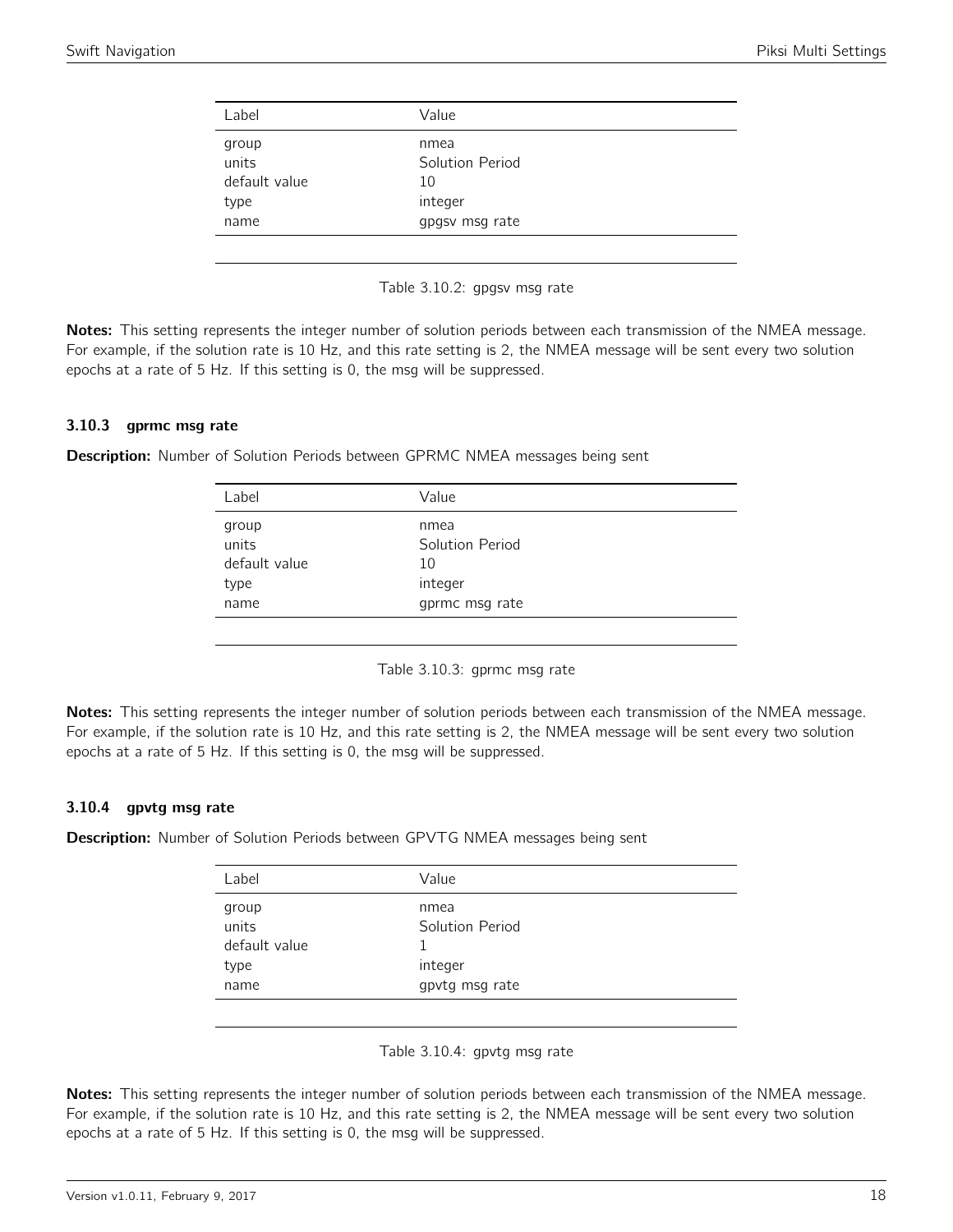#### 3.10.5 gpzda msg rate

| Label                      | Value           |
|----------------------------|-----------------|
| group                      | nmea            |
| enumerated possible values | None            |
| name                       | gpzda msg rate  |
| units                      | Solution Period |
| default value              | 10              |
| type                       | integer         |

<span id="page-18-0"></span>Description: Number of Solution Periods between GPZDA NMEA messages being sent

Table 3.10.5: gpzda msg rate

Notes: This setting represents the integer number of solution periods between each transmission of the NMEA message. For example, if the solution rate is 10 Hz, and this rate setting is 2, the NMEA message will be sent every two solution epochs at a rate of 5 Hz. If this setting is 0, the msg will be suppressed.

#### 3.10.6 gpgsa msg rate

Description: Number of ticks between GPGSA NMEA messages being sent

| Value                              |
|------------------------------------|
| nmea<br>None                       |
| gpgsa msg rate<br>Solution Periods |
| 10                                 |
| integer                            |
|                                    |

Table 3.10.6: gpgsa msg rate

Notes: This setting represents the integer number of solution periods between each transmission of the NMEA message. For example, if the solution rate is 10 Hz, and this rate setting is 2, the NMEA message will be sent every two solution epochs at a rate of 5 Hz. If this setting is 0, the msg will be suppressed.

# <span id="page-18-1"></span>3.11 pps

#### 3.11.1 width

**Description:** Number of microseconds the PPS will remain high (allowed range from 1 to 999999 us)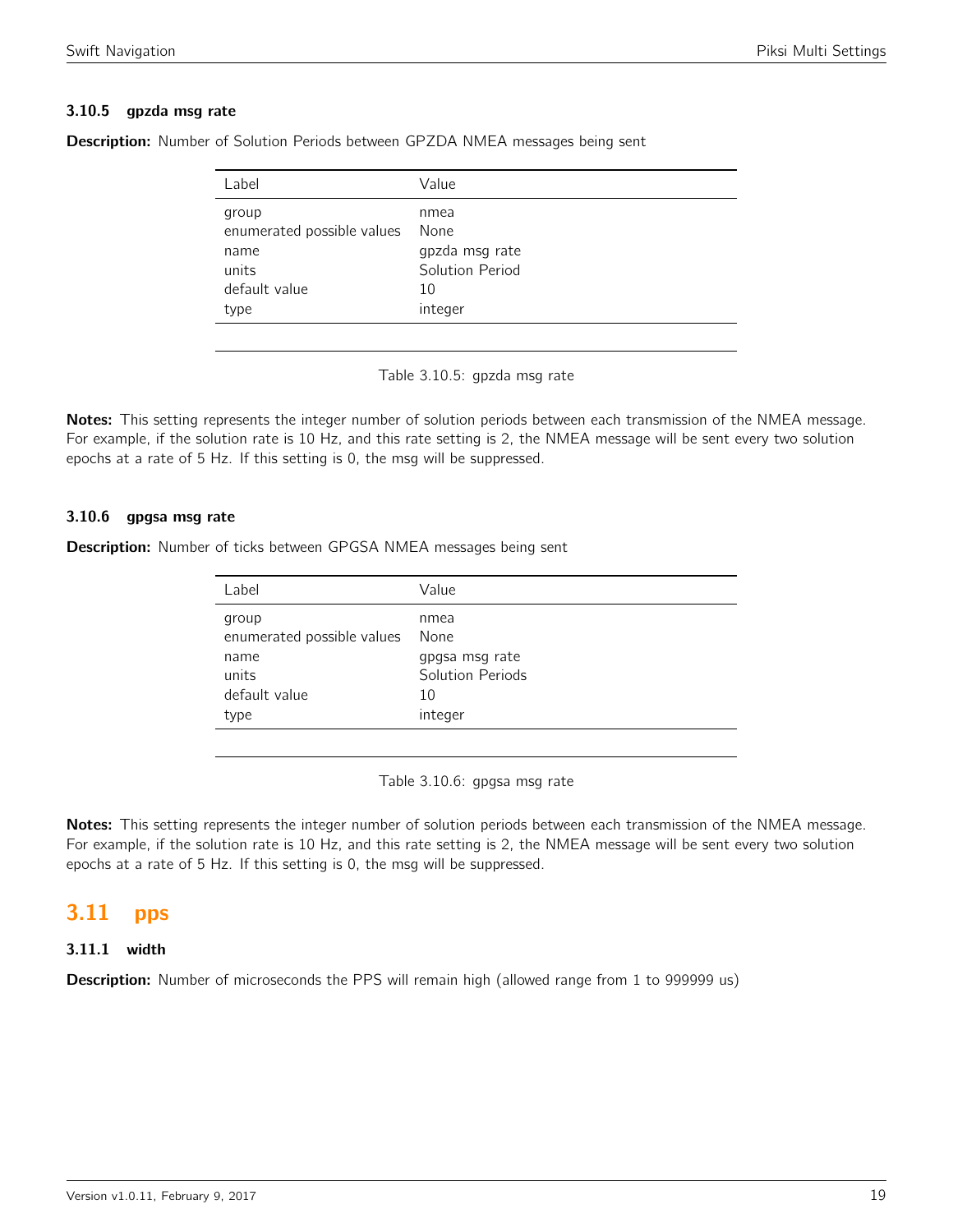| Label                                                                 | Value                                               |
|-----------------------------------------------------------------------|-----------------------------------------------------|
| group<br>enumerated possible values<br>name<br>units<br>default value | pps<br>None<br>width<br>us (microseconds)<br>200000 |
| type                                                                  | integer                                             |

Table 3.11.1: width

Notes: None

### <span id="page-19-0"></span>3.12 sbp

#### 3.12.1 obs msg max size

**Description:** Determines the maximum message length for raw observation sbp messages

| Label                                                                         | Value                                                      |
|-------------------------------------------------------------------------------|------------------------------------------------------------|
| group<br>enumerated possible values<br>name<br>units<br>default value<br>type | sbp<br>None<br>obs msg max size<br>bytes<br>102<br>integer |
|                                                                               |                                                            |

Table 3.12.1: obs msg max size

Notes: This parameter is useful for tuning observation messages for compatibility with radio modems. Some serial modems will internally split serial packets for their protocol and this parameter allows the size of the message to be reduced as to prevent the modem from sending multiple packets. If the parameter exceeds 255 bytes (the maximum size of an SBP message), the Piksi firmware will ignore the parameter and use 255 bytes. If the parameter is set smaller than the size of one observation, the Piksi firmware will ignore the parameter and use the size of one observation as the maximum message size.

## <span id="page-19-1"></span>3.13 simulator

#### 3.13.1 mode mask

**Description:** Determines the types of position outputs for the simulator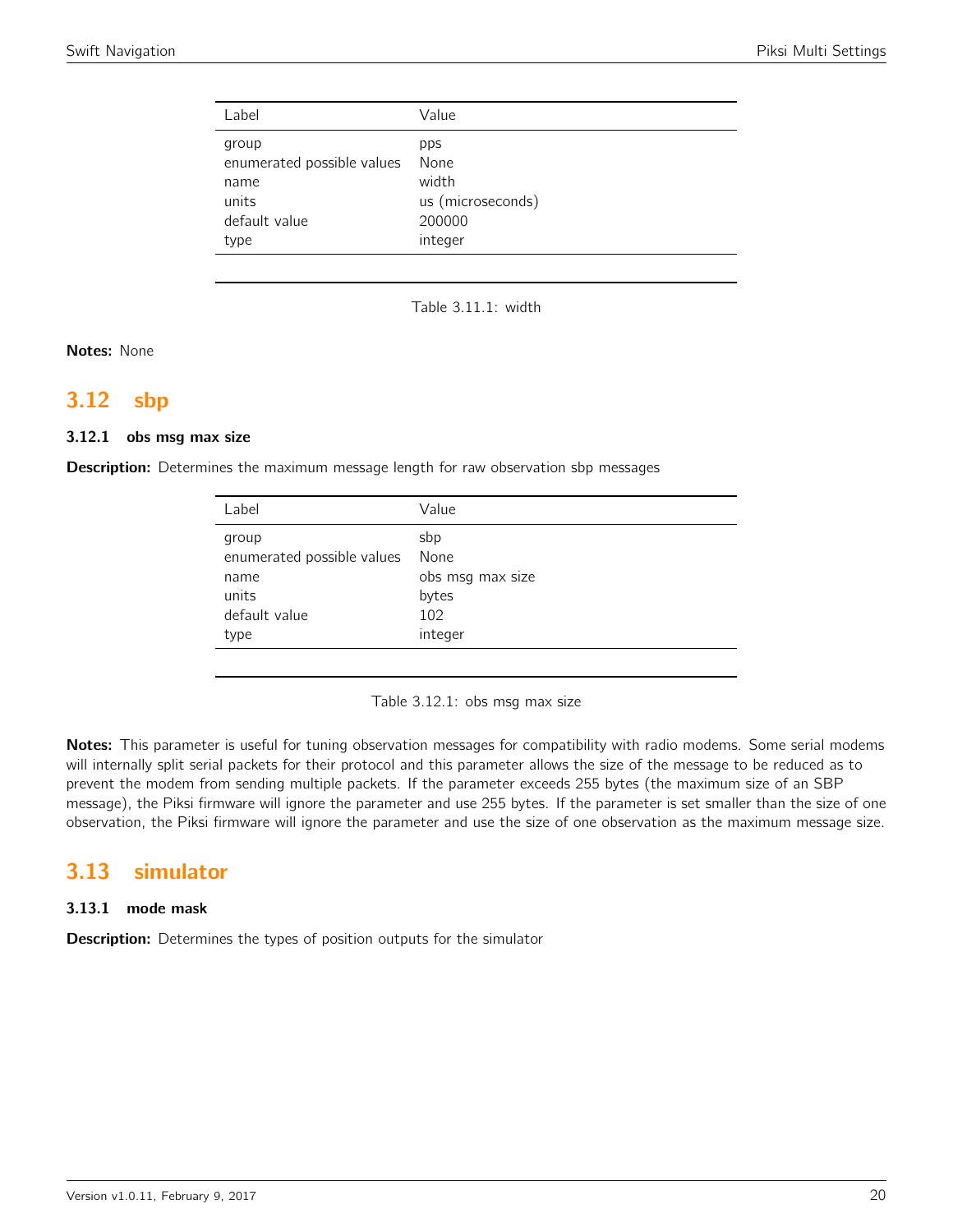<span id="page-20-0"></span>

| Label                                                                         | Value                                                                                     |
|-------------------------------------------------------------------------------|-------------------------------------------------------------------------------------------|
| group<br>enumerated possible values<br>name<br>units<br>default value<br>type | simulator<br>None<br>mode mask<br>N/A<br>15(decimal), 0xF(hexadecimal)<br>packed bitfield |
|                                                                               |                                                                                           |

Table 3.13.1: mode mask

**Notes:** bit 0 (decimal value 1) turns on single point position PVT simulated outputs

bit 1 (decimal value 2) turns on the satellite tracking simulated outputs

bit 2 (decimal value 4) turns on Float IAR simulated RTK outputs

bit 3 (decimal value 8) turns on Fixed IAR simulated RTK outputs

#### 3.13.2 radius

<span id="page-20-1"></span>**Description:** Radius of the circle around which the simulated Piksi will move

| simulator<br>group<br>enumerated possible values<br>None<br>radius<br>name<br>units<br>meters<br>default value<br>100<br>double<br>type | Label | Value |
|-----------------------------------------------------------------------------------------------------------------------------------------|-------|-------|
|                                                                                                                                         |       |       |



#### Notes: None

#### 3.13.3 base ecef x

<span id="page-20-2"></span>**Description:** Simulated base station position

| simulator<br>group<br>enumerated possible values<br>None<br>base ecef x<br>name<br>units<br>meters<br>default value<br>-2706098.845 | Label | Value  |
|-------------------------------------------------------------------------------------------------------------------------------------|-------|--------|
| type                                                                                                                                |       | double |

Table 3.13.3: base ecef x

Notes: Earth Centered Earth Fixed (ECEF) x position of the simulated base station.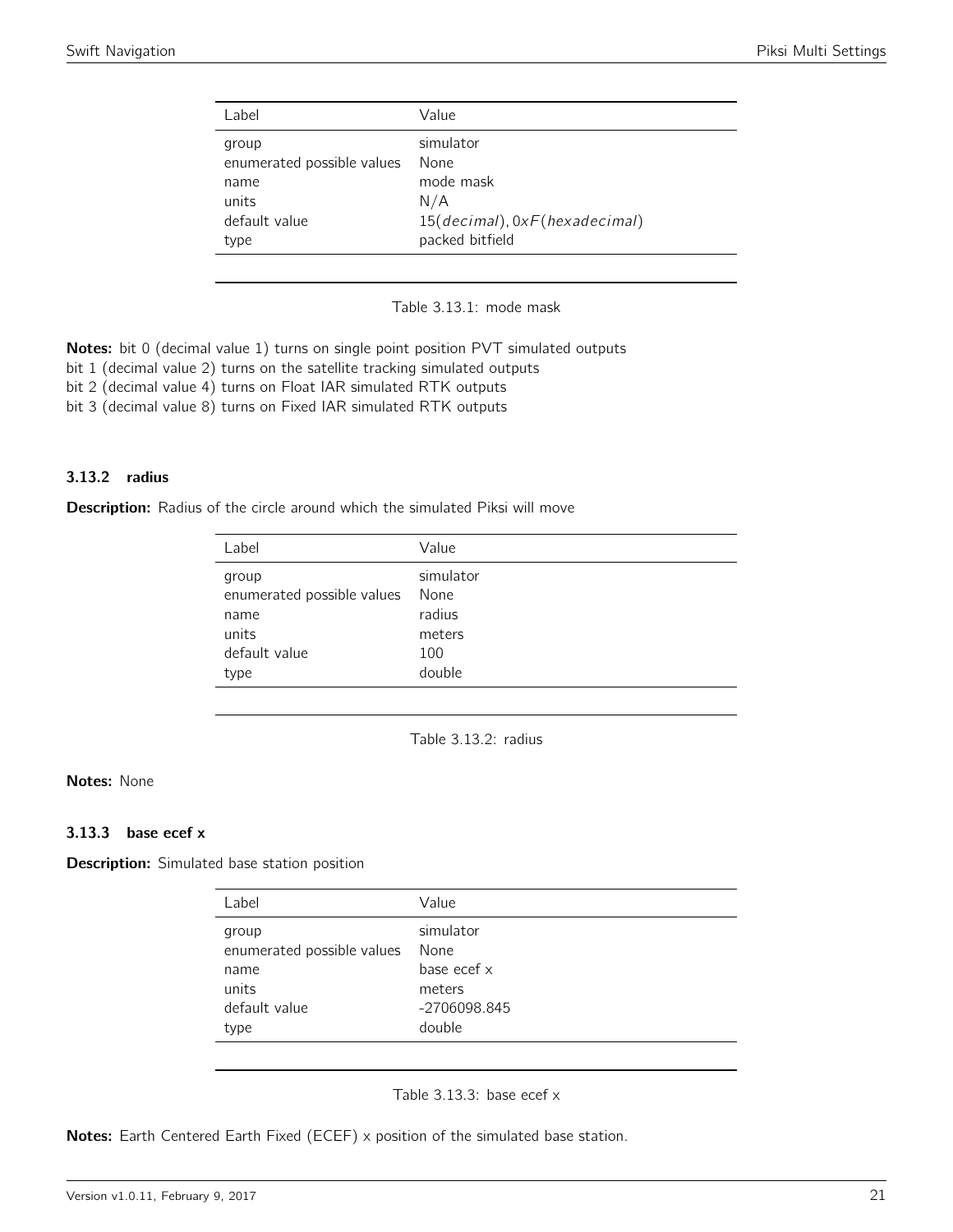#### 3.13.4 base ecef y

<span id="page-21-0"></span>

| <b>Description:</b> Simulated base station position |  |  |  |
|-----------------------------------------------------|--|--|--|
|-----------------------------------------------------|--|--|--|

| simulator<br>group<br>enumerated possible values<br>None<br>base ecef y<br>name<br>units<br>meters<br>default value<br>-4261216.475<br>double<br>type | Label | Value |
|-------------------------------------------------------------------------------------------------------------------------------------------------------|-------|-------|
|                                                                                                                                                       |       |       |

Table 3.13.4: base ecef y

Notes: Earth Centered Earth Fixed (ECEF) y position of the simulated base station.

#### 3.13.5 base ecef z

<span id="page-21-1"></span>Description: Simulated base station position

| Label                                                                         | Value                                                               |
|-------------------------------------------------------------------------------|---------------------------------------------------------------------|
| group<br>enumerated possible values<br>name<br>units<br>default value<br>type | simulator<br>None<br>base ecef z<br>meters<br>3885597.912<br>double |
|                                                                               |                                                                     |

Table 3.13.5: base ecef z

Notes: Earth Centered Earth Fixed (ECEF) z position of the simulated base station.

#### 3.13.6 speed

<span id="page-21-2"></span>Description: Simulated tangential speed of Piksi

| Label                                                                 | Value                                            |
|-----------------------------------------------------------------------|--------------------------------------------------|
| group<br>enumerated possible values<br>name<br>units<br>default value | simulator<br>None<br>speed<br>m/s<br>4<br>double |
| type                                                                  |                                                  |

Table 3.13.6: speed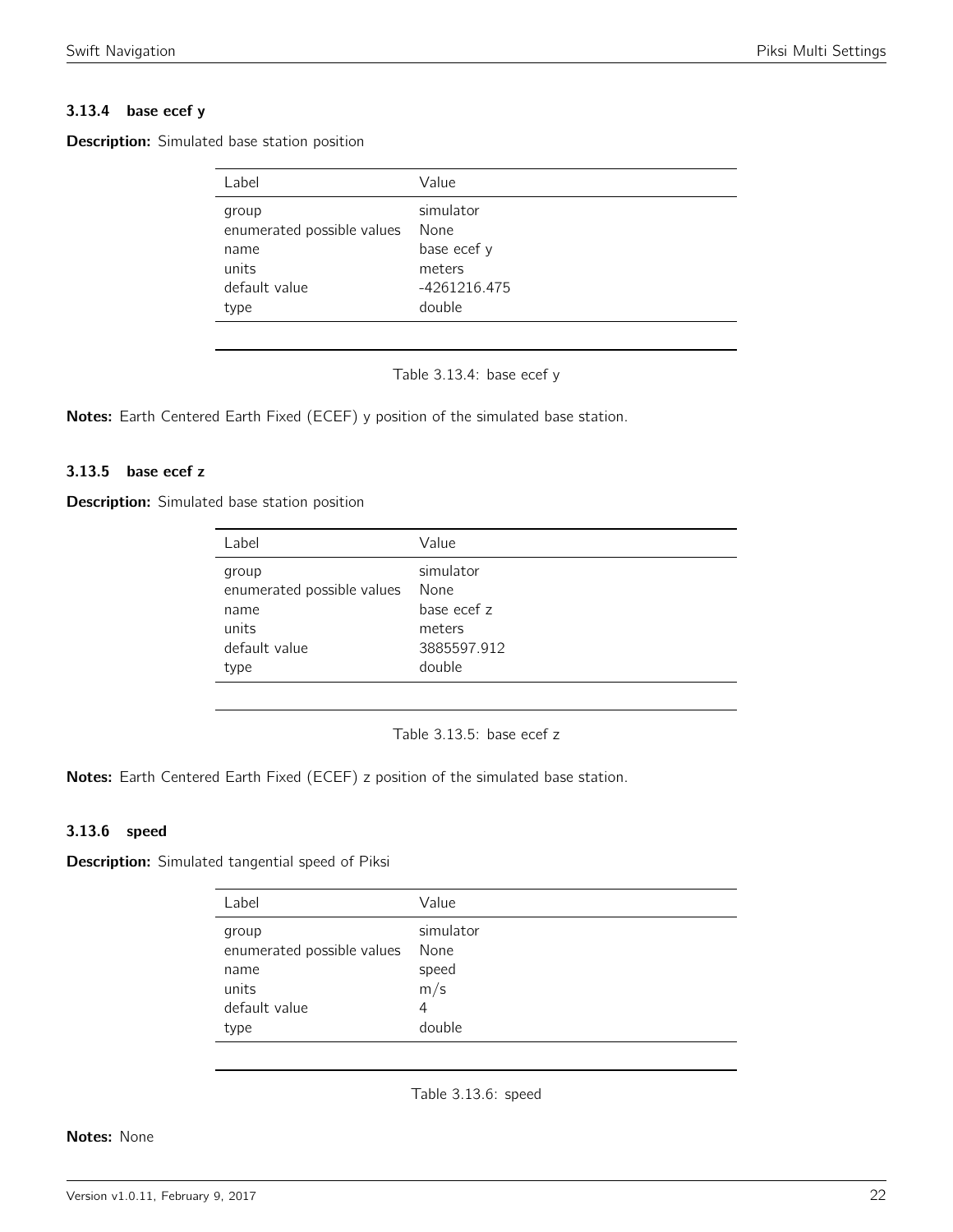#### 3.13.7 phase sigma

<span id="page-22-0"></span>Description: Standard deviation of noise added to the simulated carrier phase

| Label                      | Value       |
|----------------------------|-------------|
| group                      | simulator   |
| enumerated possible values | None        |
| name                       | phase sigma |
| units                      | cycles      |
| default value              | 0.03        |
| type                       | double      |

Table 3.13.7: phase sigma

#### Notes: None

#### 3.13.8 pseudorange sigma

<span id="page-22-1"></span>Description: Standard deviation of noise added to the simulated pseudo range

| Label                                                                         | Value                                                           |
|-------------------------------------------------------------------------------|-----------------------------------------------------------------|
| group<br>enumerated possible values<br>name<br>units<br>default value<br>type | simulator<br>None<br>pseudorange sigma<br>meters<br>4<br>double |
|                                                                               |                                                                 |



#### Notes: None

#### 3.13.9 cn0 sigma

<span id="page-22-2"></span>Description: Standard deviation of noise added to the simulated signal to noise ratio

| Label                      | Value     |
|----------------------------|-----------|
| group                      | simulator |
| enumerated possible values | None      |
| name                       | cn0 sigma |
| units                      | dBm-Hz    |
| default value              | 0.3       |
| type                       | double    |

Table 3.13.9: cn0 sigma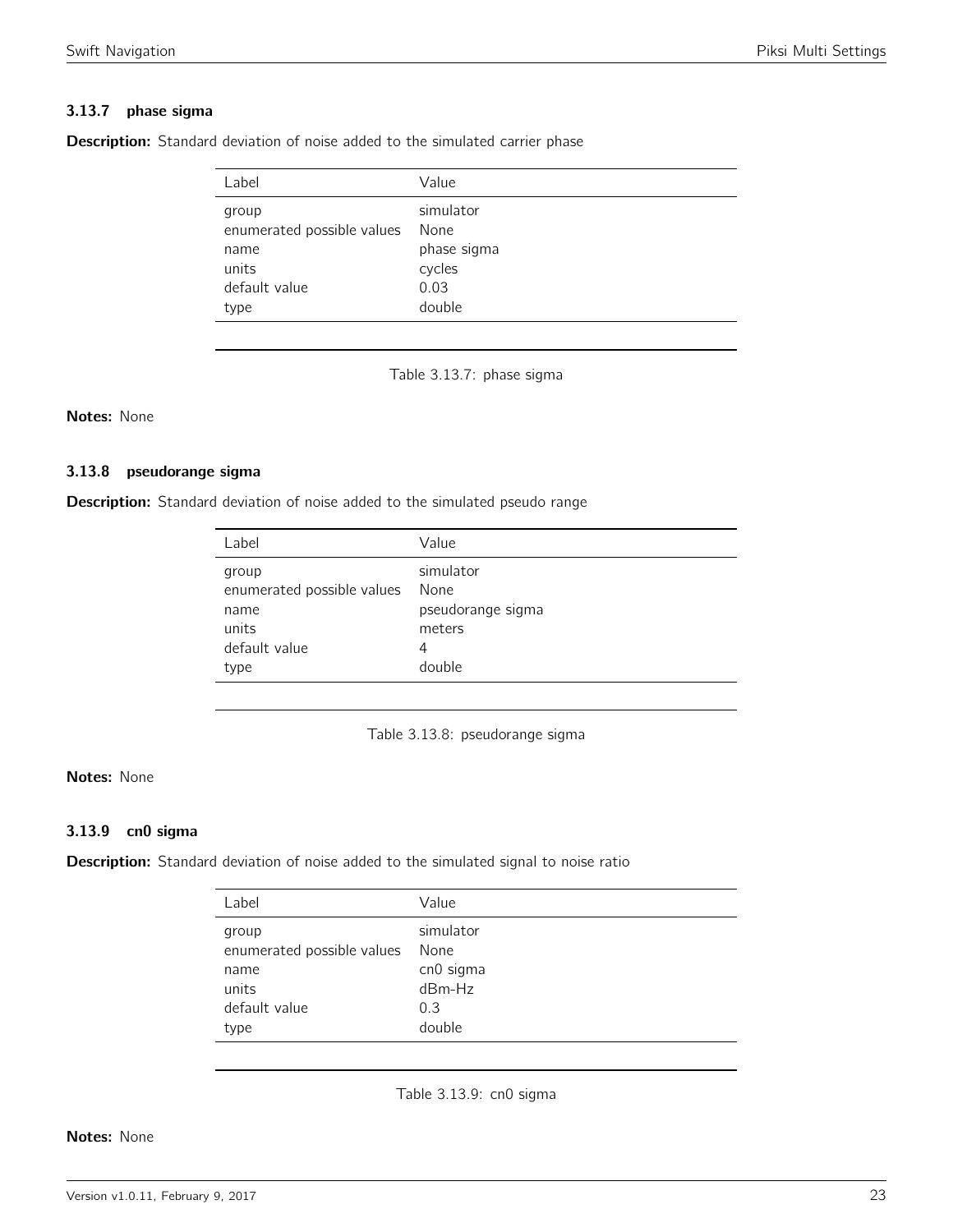#### 3.13.10 speed sigma

<span id="page-23-0"></span>Description: Standard deviation of noise addition to simulated tangential speed

| Label                      | Value                       |
|----------------------------|-----------------------------|
| group                      | simulator                   |
| enumerated possible values | None                        |
| name                       | speed sigma                 |
| units                      | meters <sup>2</sup> / $s^2$ |
| default value              | 0.15                        |
| type                       | double                      |

Table 3.13.10: speed sigma

#### Notes: None

#### 3.13.11 pos sigma

<span id="page-23-1"></span>Description: Standard deviation of simulated single point position

| Label                                                                         | Value                                                                  |
|-------------------------------------------------------------------------------|------------------------------------------------------------------------|
| group<br>enumerated possible values<br>name<br>units<br>default value<br>type | simulator<br>None<br>pos sigma<br>meters <sup>2</sup><br>1.5<br>double |
|                                                                               |                                                                        |



#### Notes: None

#### 3.13.12 num sats

<span id="page-23-2"></span>**Description:** The number of satellites for the simulator

| Label                      | Value     |
|----------------------------|-----------|
| group                      | simulator |
| enumerated possible values | None      |
| name                       | num sats  |
| units                      | N/A       |
| default value              | 9         |
| type                       | integer   |

Table 3.13.12: num sats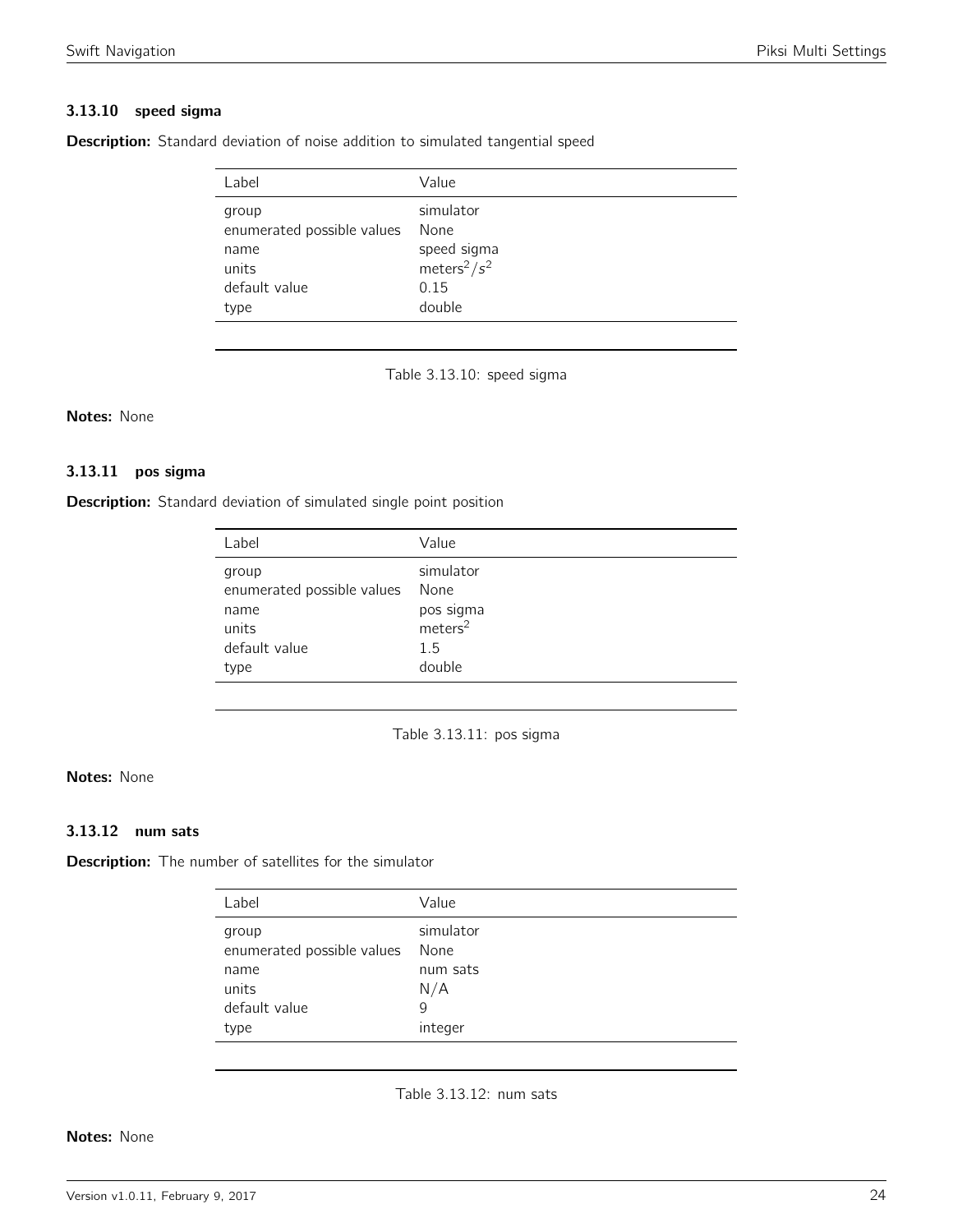#### 3.13.13 enabled

| Label                      | Value       |
|----------------------------|-------------|
| group                      | simulator   |
| enumerated possible values | true, false |
| name                       | enabled     |
| units                      | N/A         |
| default value              | False       |
| type                       | boolean     |

**Description:** Toggles the Piksi internal simulator on and off

Table 3.13.13: enabled

Notes: The Piksi simulator will provide simulated outputs of a stationary base station and the Local Piksi moving in a circle around the base station. The simulator is intended to aid in system integration by providing realistic looking outputs but does not faithfully simulate every aspect of device operation.

## <span id="page-24-0"></span>3.14 solution

#### 3.14.1 known baseline d

<span id="page-24-1"></span>**Description:** Determines the baseline vector for the "init known baseline" feature

| solution<br>group<br>enumerated possible values<br>None<br>known baseline d<br>name<br>units<br>meters<br>default value<br>$\Omega$ | Label | Value |
|-------------------------------------------------------------------------------------------------------------------------------------|-------|-------|
|                                                                                                                                     |       |       |
|                                                                                                                                     |       |       |
|                                                                                                                                     |       |       |
|                                                                                                                                     |       |       |
| double<br>type                                                                                                                      |       |       |

Table 3.14.1: known baseline d

Notes: This sets the number of meters that the rover is Down from the base station when the "init known baseline" feature is used.

#### 3.14.2 known baseline e

**Description:** Determines the baseline vector for the "init known baseline" feature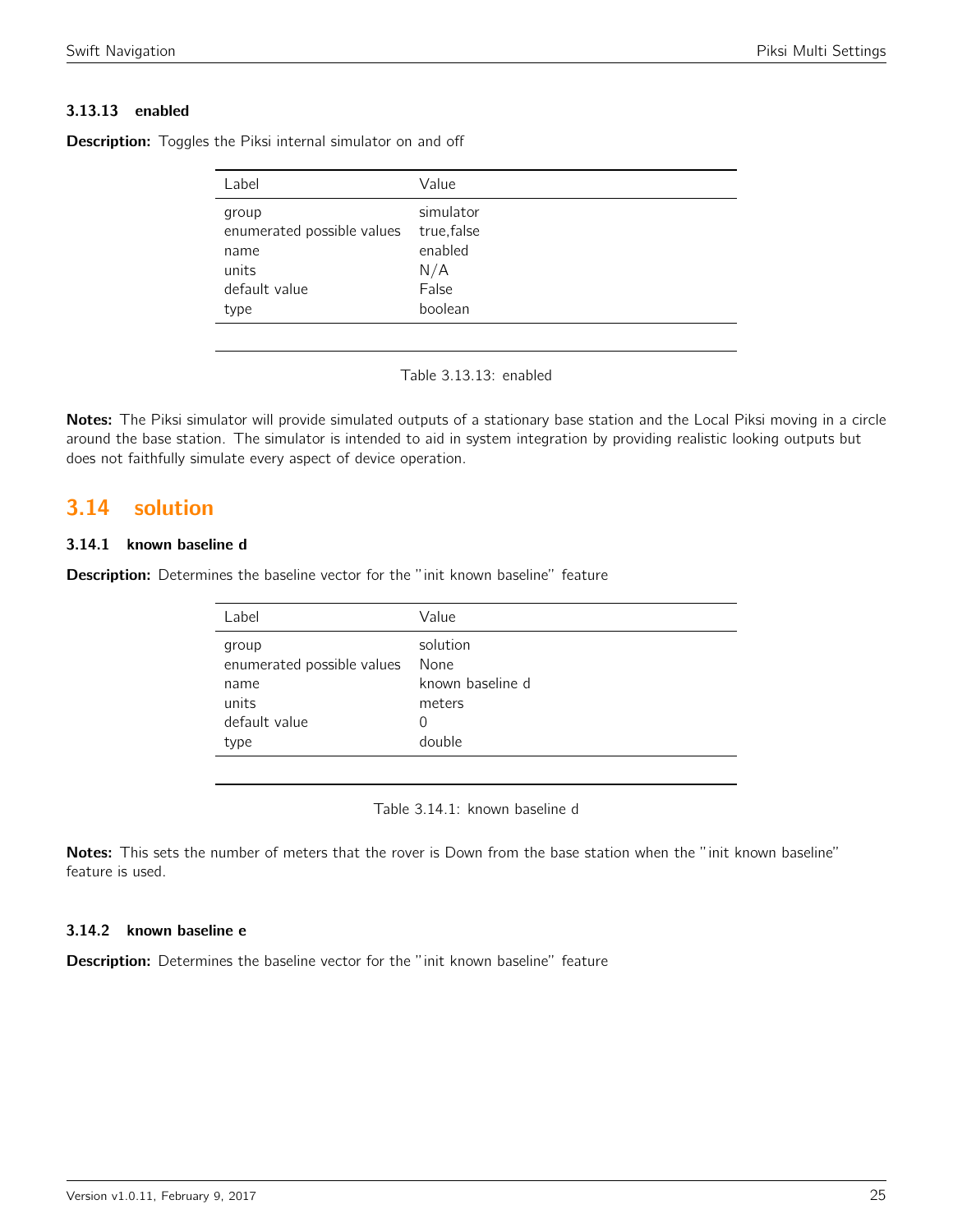<span id="page-25-0"></span>

| Label                                                                         | Value                                                         |
|-------------------------------------------------------------------------------|---------------------------------------------------------------|
| group<br>enumerated possible values<br>name<br>units<br>default value<br>type | solution<br>None<br>known baseline e<br>meters<br>0<br>double |
|                                                                               |                                                               |



Notes: This sets the number of meters that the rover is East from the base station when the "init known baseline" feature is used.

#### 3.14.3 known baseline n

<span id="page-25-1"></span>**Description:** Determines the baseline vector for the "init known baseline" feature

| Label                      | Value            |
|----------------------------|------------------|
| group                      | solution         |
| enumerated possible values | None             |
| name                       | known baseline n |
| units                      | meters           |
| default value              | $\left( \right)$ |
| type                       | double           |

Table 3.14.3: known baseline n

Notes: This sets the number of meters that the rover is North from the base station when the "init known baseline" feature is used.

#### 3.14.4 output every n obs

<span id="page-25-2"></span>**Description:** Integer divisor of solution frequency for which the observations will be output

| Label                      | Value              |
|----------------------------|--------------------|
| group                      | solution           |
| enumerated possible values | None               |
| name                       | output every n obs |
| units                      | N/A                |
| default value              | 10                 |
| type                       | integer            |
|                            |                    |

Table 3.14.4: output every n obs

Notes: For instance, if the solution frequency (soln\_freq) is 10 Hz, and the output\_every\_n\_obs setting is 10, it means that the observation output will occur at a rate of 1 Hz. Since the observations are the information used by the Piksi receiving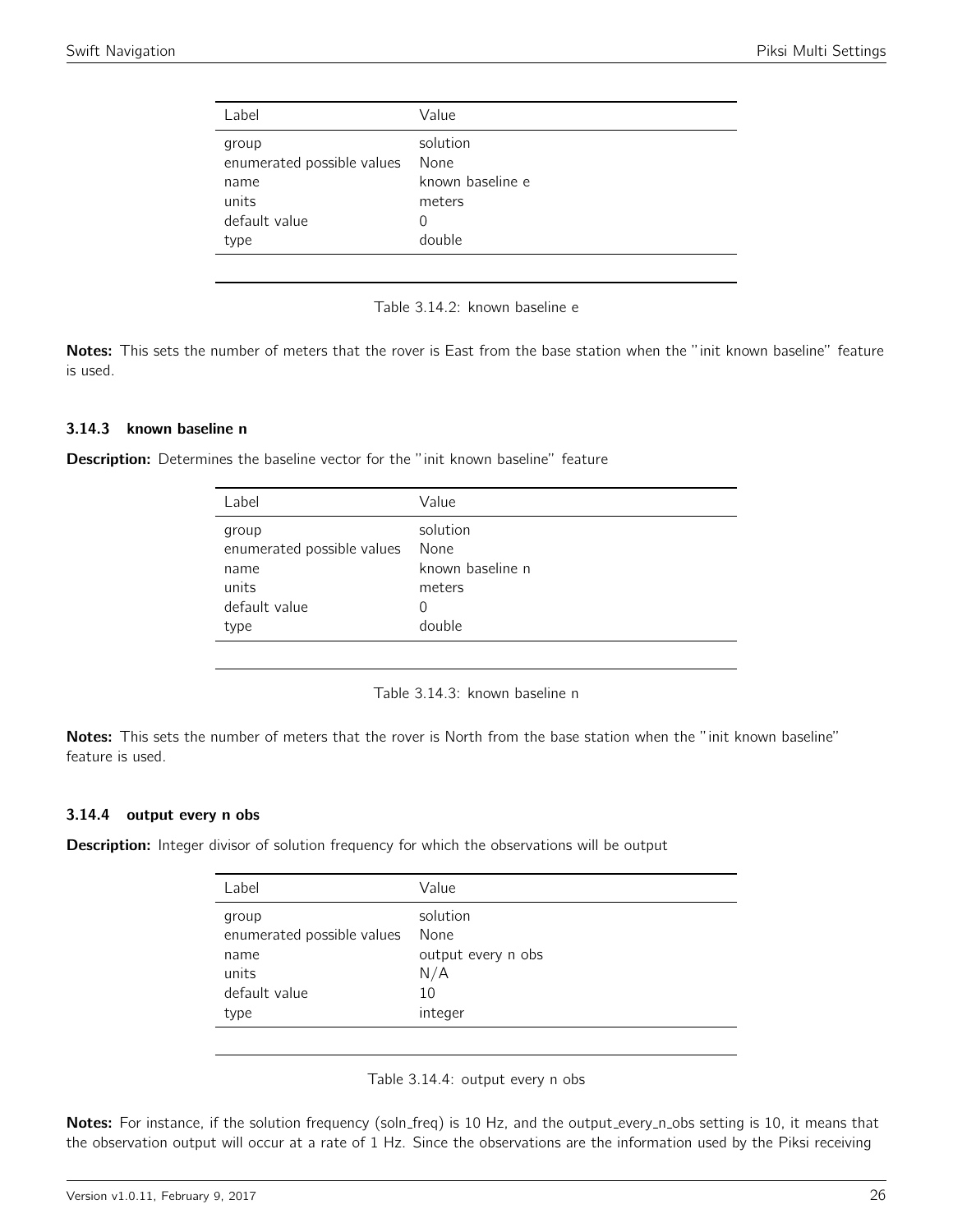corrections from the connected Piksi, this determines the rate of information sharing for RTK solution output. This parameter is designed to tune the rate at which correction information is passed from one Piksi to the other as to efficiently use radio modem bandwidth and fit with user applications.

#### 3.14.5 elevation mask

<span id="page-26-0"></span>Description: SPP / RTK solution elevation mask

| Label                                                                         | Value                                                        |
|-------------------------------------------------------------------------------|--------------------------------------------------------------|
| group<br>enumerated possible values<br>name<br>units<br>default value<br>type | solution<br>None<br>elevation mask<br>degrees<br>10<br>float |
|                                                                               |                                                              |

Table 3.14.5: elevation mask

Notes: Satellites must be above the horizon by at least this angle before they will be used in a solution.

#### 3.14.6 dgnss solution mode

<span id="page-26-1"></span>Description: Selects the type of RTK solution to output

| Label                                                                         | Value                                                                                                |
|-------------------------------------------------------------------------------|------------------------------------------------------------------------------------------------------|
| group<br>enumerated possible values<br>name<br>units<br>default value<br>type | solution<br>Low Latency, Time Matched, No DGNSS<br>dgnss solution mode<br>N/A<br>Low Latency<br>enum |
|                                                                               |                                                                                                      |

Table 3.14.6: dgnss solution mode

Notes: A "Low Latency" solution uses an internal model of anticipated satellite observations to provide RTK output with minimal latency but slightly reduced accuracy. "Low Latency" mode assumes that the base station is stationary. For applications where accuracy is desired over timeliness or when both Piksi's are moving, "Time Matched" mode can be chosen. This means that the RTK output will require a corresponding set of correction observations for each timestamp. When "No DGNSS" is chosen, no differential output will be attempted by Piksi.

#### 3.14.7 soln freq

**Description:** The frequency at which a position solution is computed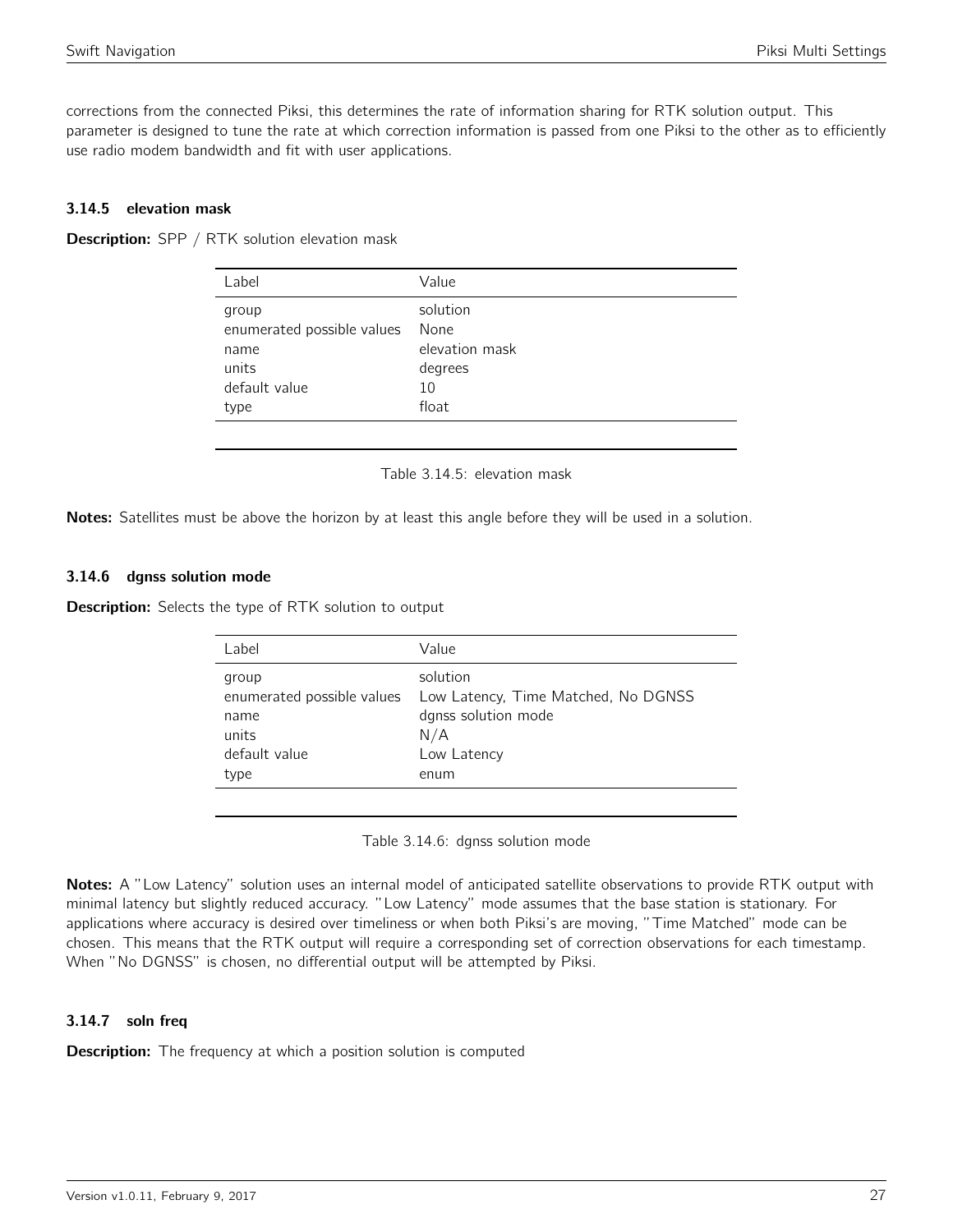<span id="page-27-0"></span>

| solution<br>group<br>enumerated possible values<br>None<br>soln freq<br>name<br>units<br>Hz<br>default value<br>10<br>integer<br>type | Label | Value |
|---------------------------------------------------------------------------------------------------------------------------------------|-------|-------|
|                                                                                                                                       |       |       |



Notes: None

#### 3.14.8 correction age max

<span id="page-27-1"></span>**Description:** The maximum age of corrections for which an RTK solution will be generated

| Label                      | Value              |
|----------------------------|--------------------|
| group                      | solution           |
| enumerated possible values | None               |
| name                       | correction age max |
| units                      | seconds            |
| default value              | 30                 |
| type                       | float              |
|                            |                    |

Table 3.14.8: correction age max

#### Notes: None

#### 3.14.9 dgnss filter

<span id="page-27-2"></span>Description: Determines the type of carrier phase ambiguity resolution that the Piksi will attempt to achieve

| Label                      | Value        |
|----------------------------|--------------|
| group                      | solution     |
| name                       | dgnss filter |
| expert                     | True         |
| enumerated possible values | Fixed, Float |
| units                      | N/A          |
| default value              | Fixed        |
| type                       | enum         |
|                            |              |

Table 3.14.9: dgnss filter

Notes: If "fixed", the Piksi will output a integer fixed ambiguity estimate. If no fixed solution is available, it will revert to the float solution. If "float", the device will only output the float ambiguity estimate. This settings is not used by Piksi Multi.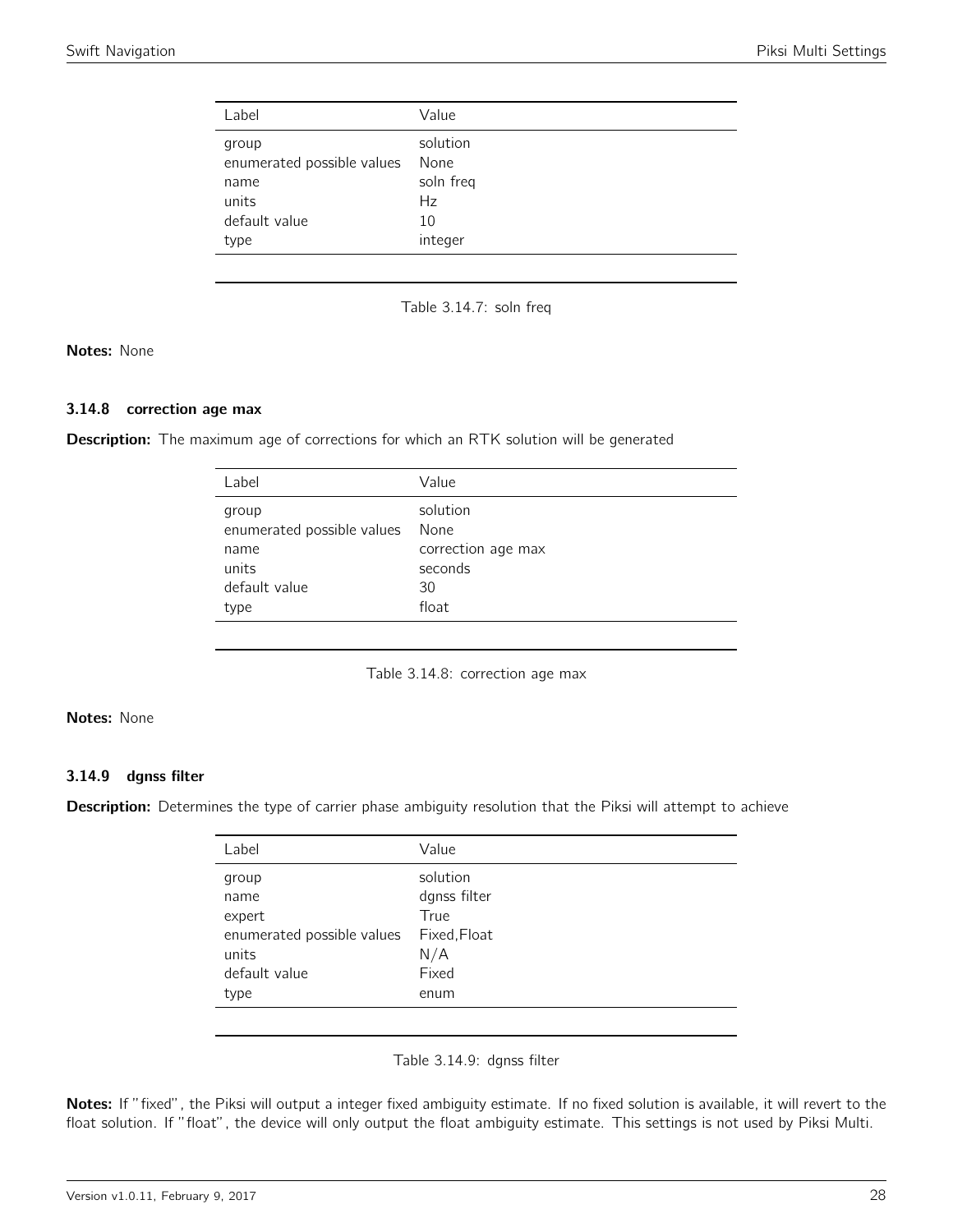#### 3.14.10 send heading

<span id="page-28-0"></span>Description: Enables SBP heading output. Heading is caculated from base station to rover and represents the inverse tangent of the north and east components of the baseline

| Label                      | Value        |
|----------------------------|--------------|
| group                      | solution     |
| name                       | send heading |
| expert                     | True         |
| enumerated possible values | True, False  |
| units                      | N/A          |
| default value              | False        |
| type                       | boolean      |

Table 3.14.10: send heading

Notes: No smoothing or additional processing is provided to improve heading output.

#### 3.14.11 disable raim

**Description:** Receiver Autonomous Integrity Monitoring

| Label                      | Value        |
|----------------------------|--------------|
| group                      | solution     |
| name                       | disable raim |
| expert                     | True         |
| enumerated possible values | True, False  |
| units                      | None         |
| default value              | False        |
| type                       | boolean      |

Table 3.14.11: disable raim

Notes: If True, RAIM checks will not be performed.

# <span id="page-28-1"></span>3.15 surveyed position

#### 3.15.1 broadcast

**Description:** Broadcast surveyed base station position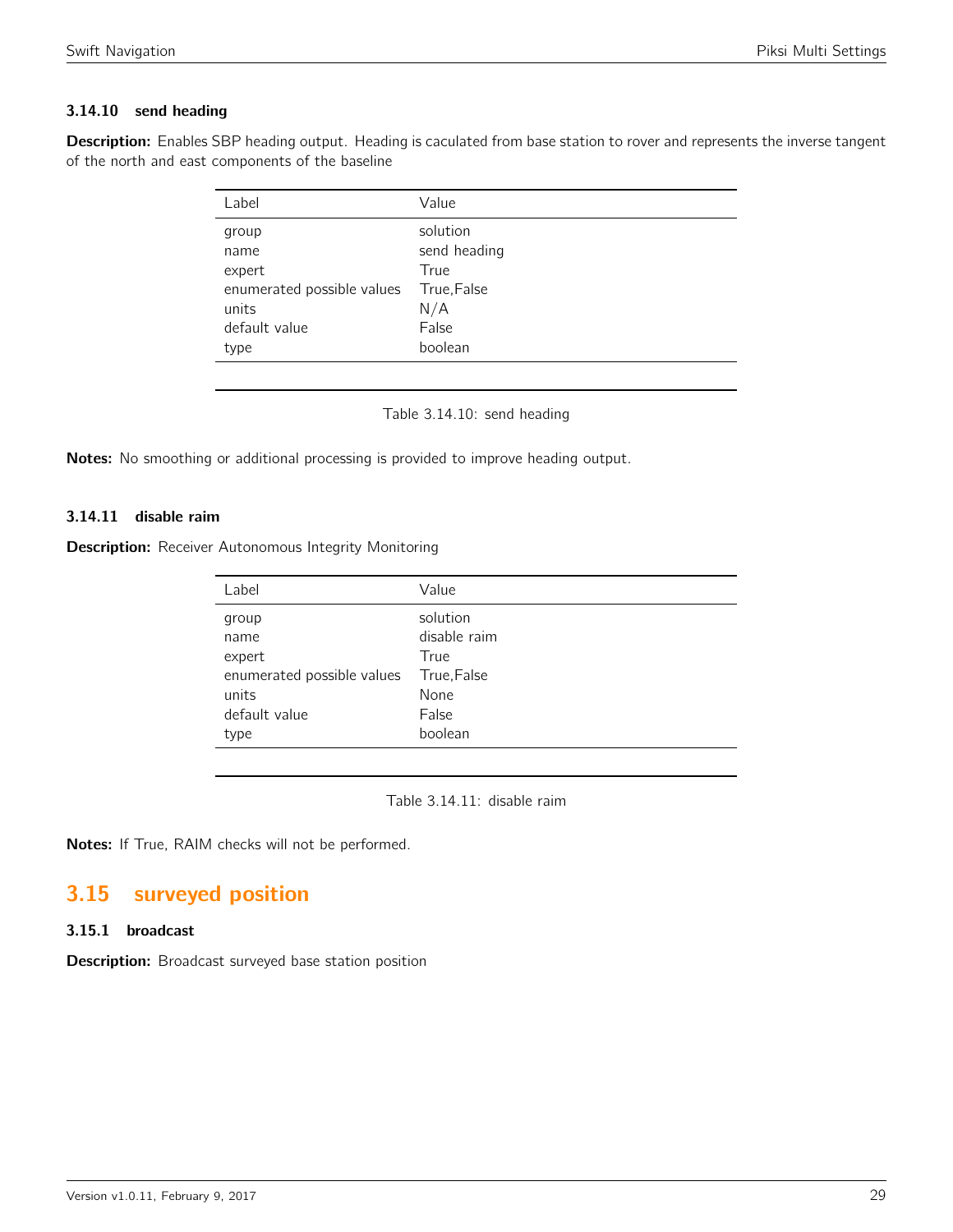<span id="page-29-0"></span>

| Label                      | Value             |
|----------------------------|-------------------|
| group                      | surveyed position |
| enumerated possible values | true, false       |
| name                       | broadcast         |
| units                      | None              |
| default value              | False             |
| type                       | boolean           |



Notes: This flag ultimately determines whether the SBP message with identifier MSG\_BASE\_POS\_ECEF will be calculated and sent. Logically, setting this attribute to "true" sets the Local Piksi as a base station and configures the unit to send its surveyed position coordinates to the other Piksi(s) with which the base station is communicating. If "true", the remote Piksi that receives the surveyed position will calculate and communicate a pseudo absolute RTK position based upon the received position.

#### 3.15.2 surveyed alt

<span id="page-29-1"></span>**Description:** Surveyed altitude of the Piksi's antenna

| Value                     |
|---------------------------|
| surveyed position<br>None |
| surveyed alt              |
| meters                    |
| $\Omega$                  |
| Double                    |
|                           |

Table 3.15.2: surveyed alt

Notes: This setting represents the altitude of the Piksi's antenna above the WGS84 ellipsoid, in meters. If surveyed position "broadcast" is set to "true", this coordinate will be communicated to remote Piksis for use in calculating their pseudo-absolute position. This value should be precise to 1 cm. Any errors in the surveyed position will directly affect the pseudo-absolute RTK position measurement reported by the Rover.

#### 3.15.3 surveyed lat

Description: Surveyed latitude of the Piksi's antenna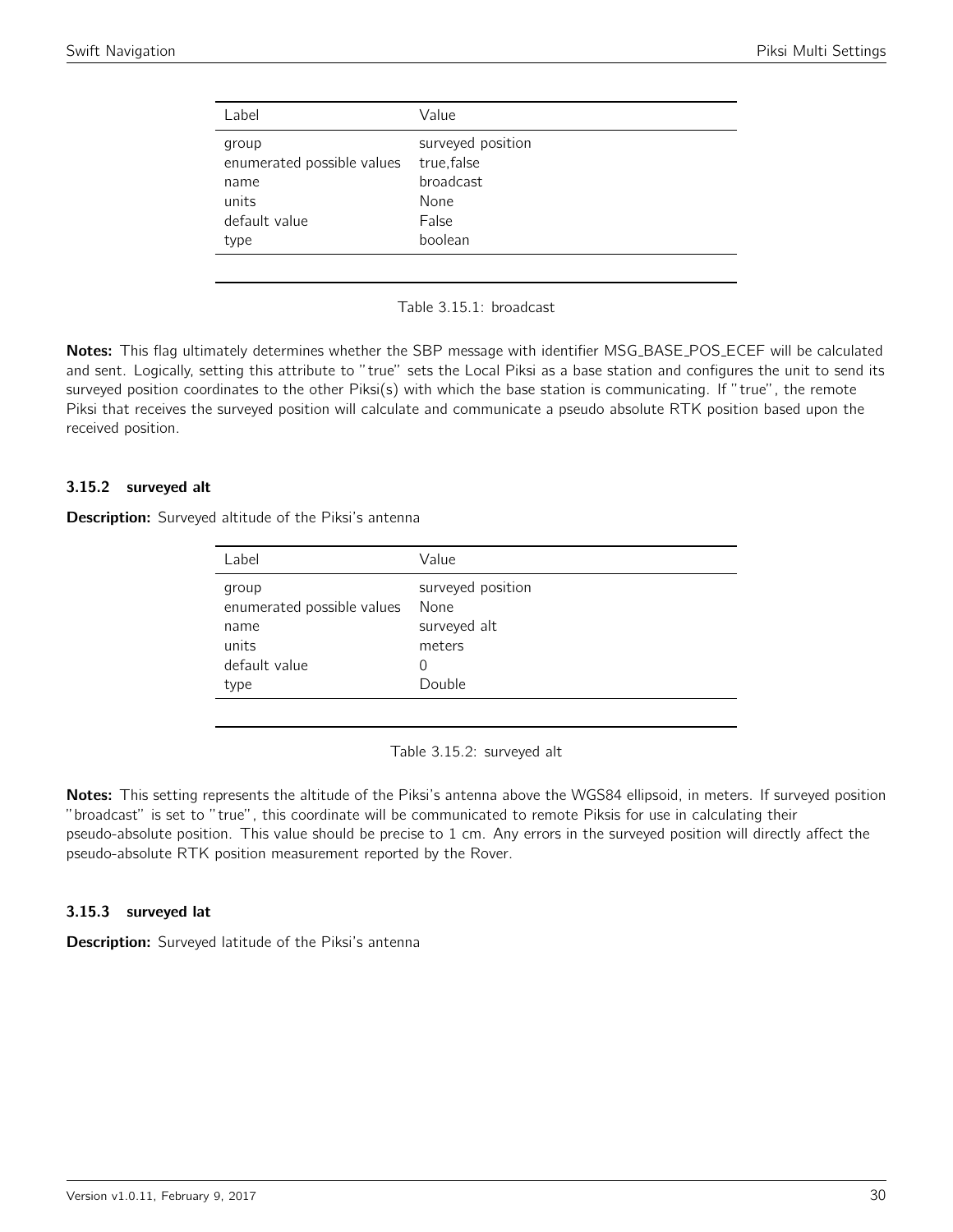<span id="page-30-0"></span>

| Label                                                                 | Value                                                               |
|-----------------------------------------------------------------------|---------------------------------------------------------------------|
| group<br>enumerated possible values<br>name<br>units<br>default value | surveyed position<br>None<br>surveyed lat<br>degrees<br>0<br>Double |
| type                                                                  |                                                                     |



Notes: This setting represents the latitude of the local Piksi's antenna, expressed in decimal degrees relative to the equator (north = positive, south = negative). If surveyed position "broadcast" is set to "true", the coordinate will be communicated to remote Piksis for use in calculating their pseudo-absolute RTK position. The value should be as accurate as possible and should have precision to at least 7 digits following the decimal point. For reference, 1e-7 degrees of latitude is about 1.1 cm on the surface of the earth. Any errors in the surveyed position will directly affect the pseudo-absolute RTK position measurement reported by the remote Piksi.

#### 3.15.4 surveyed lon

**Description:** Surveyed longitude of the Piksi's antenna

| Label                                                                         | Value                                                               |
|-------------------------------------------------------------------------------|---------------------------------------------------------------------|
| group<br>enumerated possible values<br>name<br>units<br>default value<br>type | surveyed position<br>None<br>surveyed lon<br>degrees<br>0<br>Double |
|                                                                               |                                                                     |

Table 3.15.4: surveyed lon

Notes: This setting represents the longitude of the local Piksi's antenna, expressed in decimal degrees relative to the Prime Meridian (east  $=$  positive, west  $=$  negative). If surveyed position "broadcast" is set to "true", the coordinate will be communicated to remote Piksis for use in calculating their pseudo-absolute RTK position. The value should be as accurate as possible and should have precision to at least 7 digits following the decimal point. For reference, 1e-7 degrees of longitude at 35 degree latitude is about 1 cm. Any errors in the surveyed position will directly affect the pseudo-absolute RTK position measurement reported by the remote Piksi.

## <span id="page-30-1"></span>3.16 system info

#### 3.16.1 firmware build id

**Description:** Full build id for firmware version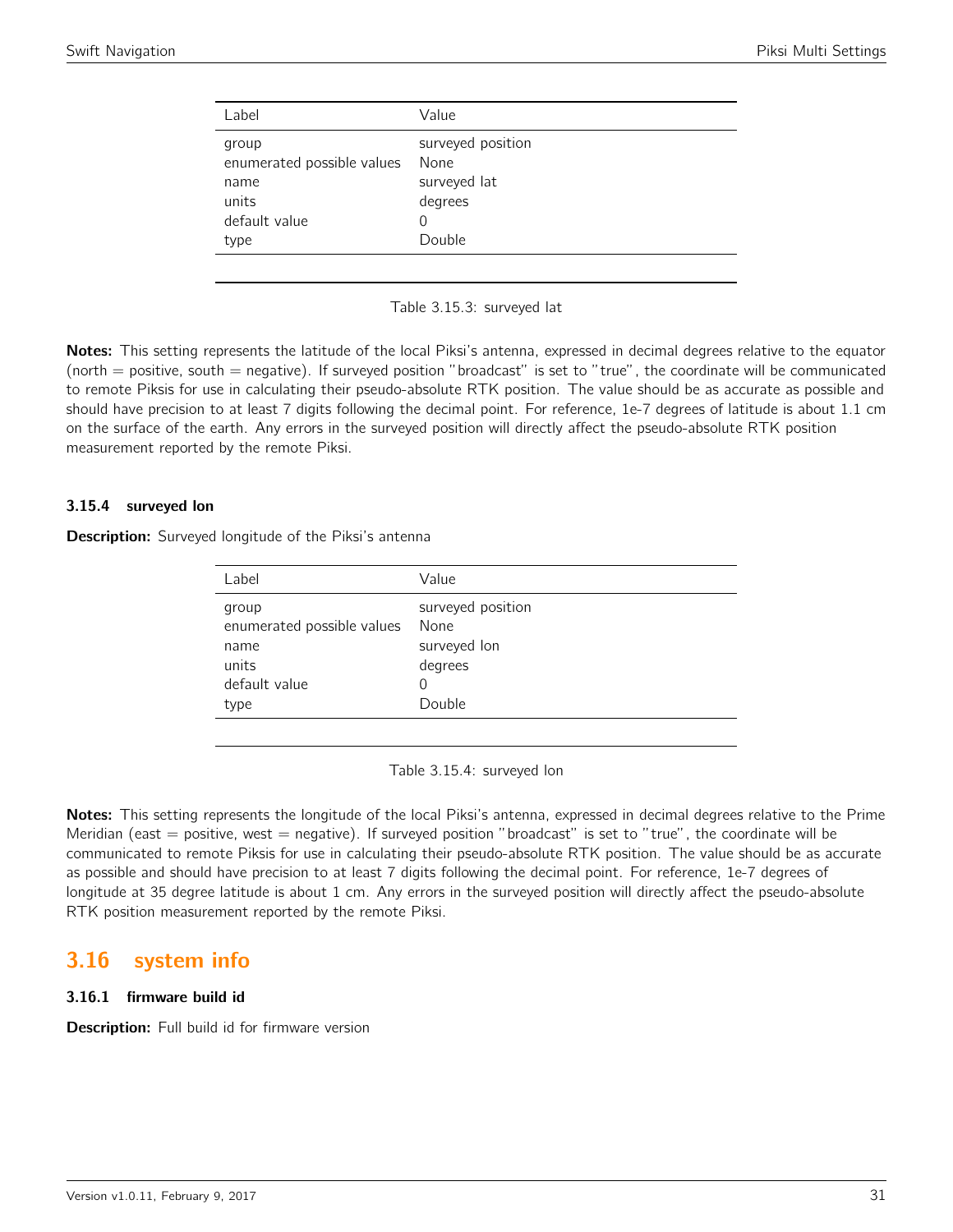<span id="page-31-0"></span>

| Label                      | Value             |
|----------------------------|-------------------|
| group                      | system info       |
| enumerated possible values | None              |
| name                       | firmware build id |
| units                      | N/A               |
| default value              | N/A               |
| type                       | string            |
|                            |                   |



Notes: For user generated images, this will appear the same as the command "git describe -dirty". This is a read only setting.

#### 3.16.2 firmware version

<span id="page-31-1"></span>Description: Indicates the firmware version for the Local Piksi

| Label                      | Value            |
|----------------------------|------------------|
| group                      | system info      |
| enumerated possible values | None             |
| name                       | firmware version |
| units                      | N/A              |
| default value              | N/A              |
| type                       | string           |
|                            |                  |

Table 3.16.2: firmware version

Notes: The git hash is removed from this version identifier. This is a read only setting.

#### 3.16.3 mac address

<span id="page-31-2"></span>Description: The MAC address of the Piksi

| Label                                                                         | Value                                                      |
|-------------------------------------------------------------------------------|------------------------------------------------------------|
| group<br>enumerated possible values<br>name<br>units<br>default value<br>type | system info<br>None<br>mac address<br>N/A<br>N/A<br>string |
|                                                                               |                                                            |

Table 3.16.3: mac address

Notes: This is a read only setting.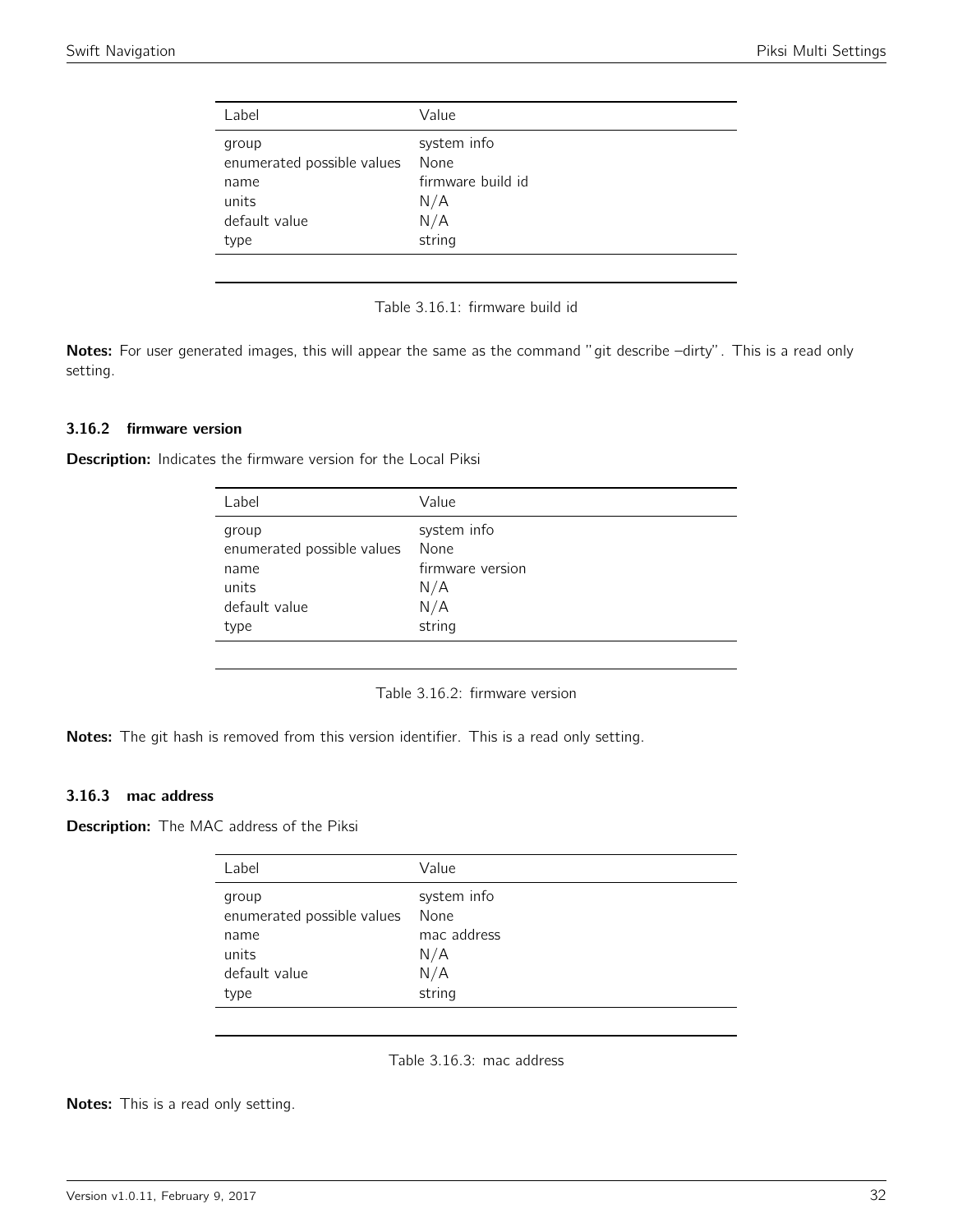#### 3.16.4 sbp sender id

| Label                      | Value         |
|----------------------------|---------------|
| group                      | system info   |
| enumerated possible values | None          |
| name                       | sbp sender id |
| units                      | N/A           |
| default value              | N/A           |
| type                       | string        |

<span id="page-32-0"></span>**Description:** The SBP sender ID for any messages sent by the device

Table 3.16.4: sbp sender id

Notes: ID value is equal to the lower 16 bits of the UUID. This is a read only setting.

#### 3.16.5 uuid

<span id="page-32-1"></span>Description: The UUID of the Piksi

| Label                      | Value       |
|----------------------------|-------------|
| group                      | system info |
| enumerated possible values | None        |
| name                       | uuid        |
| units                      | N/A         |
| default value              | N/A         |
| type                       | string      |
|                            |             |

Table 3.16.5: uuid

Notes: The UUID is a universally unique identifier for this Piksi. The lower 16 bits of the UUID are used for the SBP Sender ID. This is a read only setting.

#### 3.16.6 serial number

<span id="page-32-2"></span>Description: The serial number of the Piksi receiver

| Label                                                                         | Value                                                         |
|-------------------------------------------------------------------------------|---------------------------------------------------------------|
| group<br>enumerated possible values<br>name<br>units<br>default value<br>type | system info<br>None<br>serial number<br>N/A<br>N/A<br>integer |
|                                                                               |                                                               |

Table 3.16.6: serial number

Notes: This number should match the number on the barcode on the board and cannot be modified.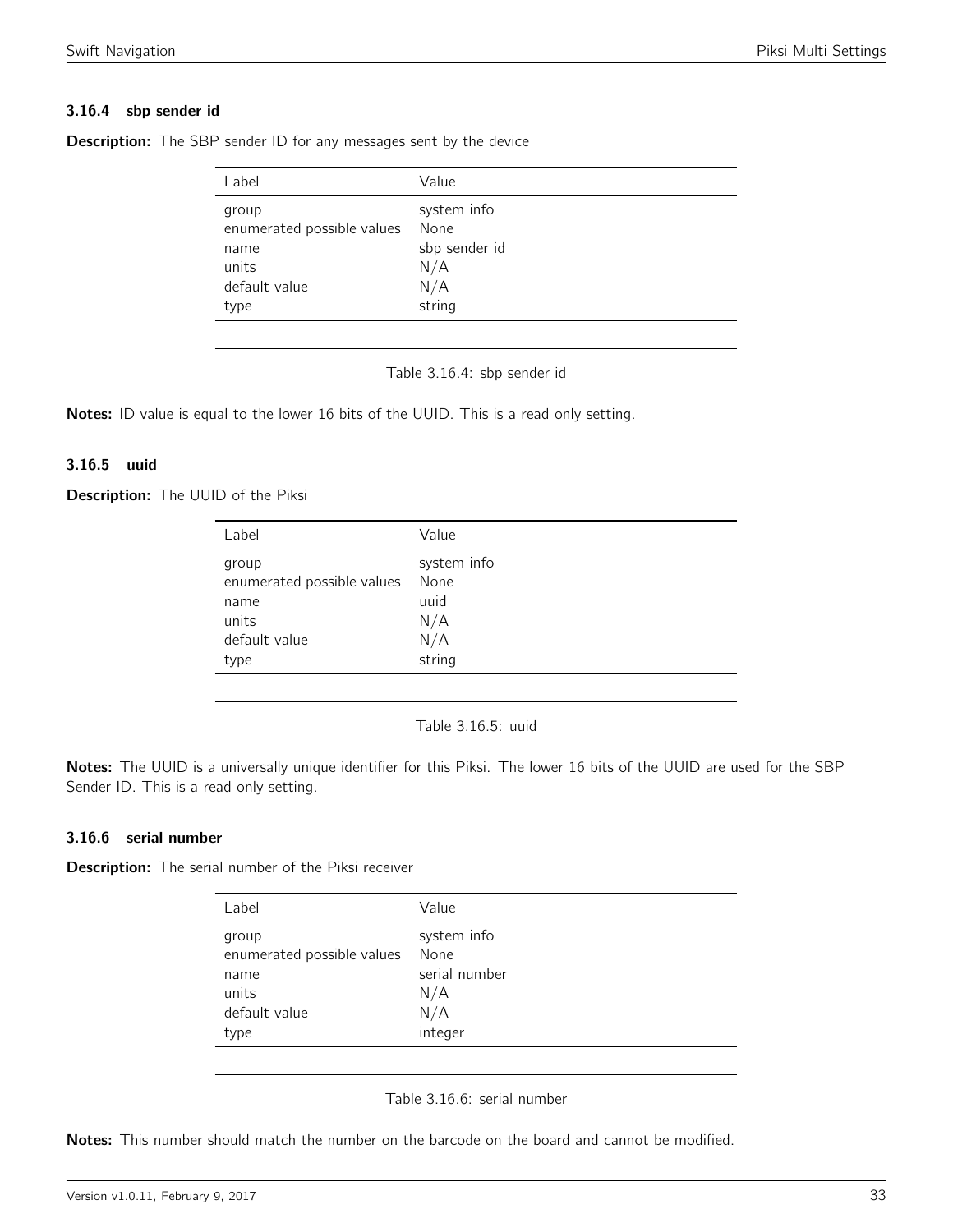#### 3.16.7 firmware build date

<span id="page-33-0"></span>Description: firmware build date

| Label                               | Value               |
|-------------------------------------|---------------------|
| group<br>enumerated possible values | system info<br>None |
| name                                | firmware build date |
| units                               | N/A                 |
| default value                       | N/A                 |
| type                                | string              |

Table 3.16.7: firmware build date

Notes: This is a read only setting.

#### 3.16.8 hw revision

<span id="page-33-1"></span>Description: hardware revision for Piksi

| Label                                                                 | Value                                            |
|-----------------------------------------------------------------------|--------------------------------------------------|
| group<br>enumerated possible values<br>name<br>units<br>default value | system info<br>None<br>hw revision<br>N/A<br>N/A |
| type                                                                  | string                                           |
|                                                                       |                                                  |

Table 3.16.8: hw revision

Notes: This is a read only setting.

#### 3.16.9 nap channels

<span id="page-33-2"></span>Description: Number of channels in SwiftNap FPGA

| Value        |
|--------------|
| system info  |
| nap channels |
| True         |
| None         |
| N/A          |
| 24           |
| string       |
|              |

Table 3.16.9: nap channels

Notes: This is a read only setting.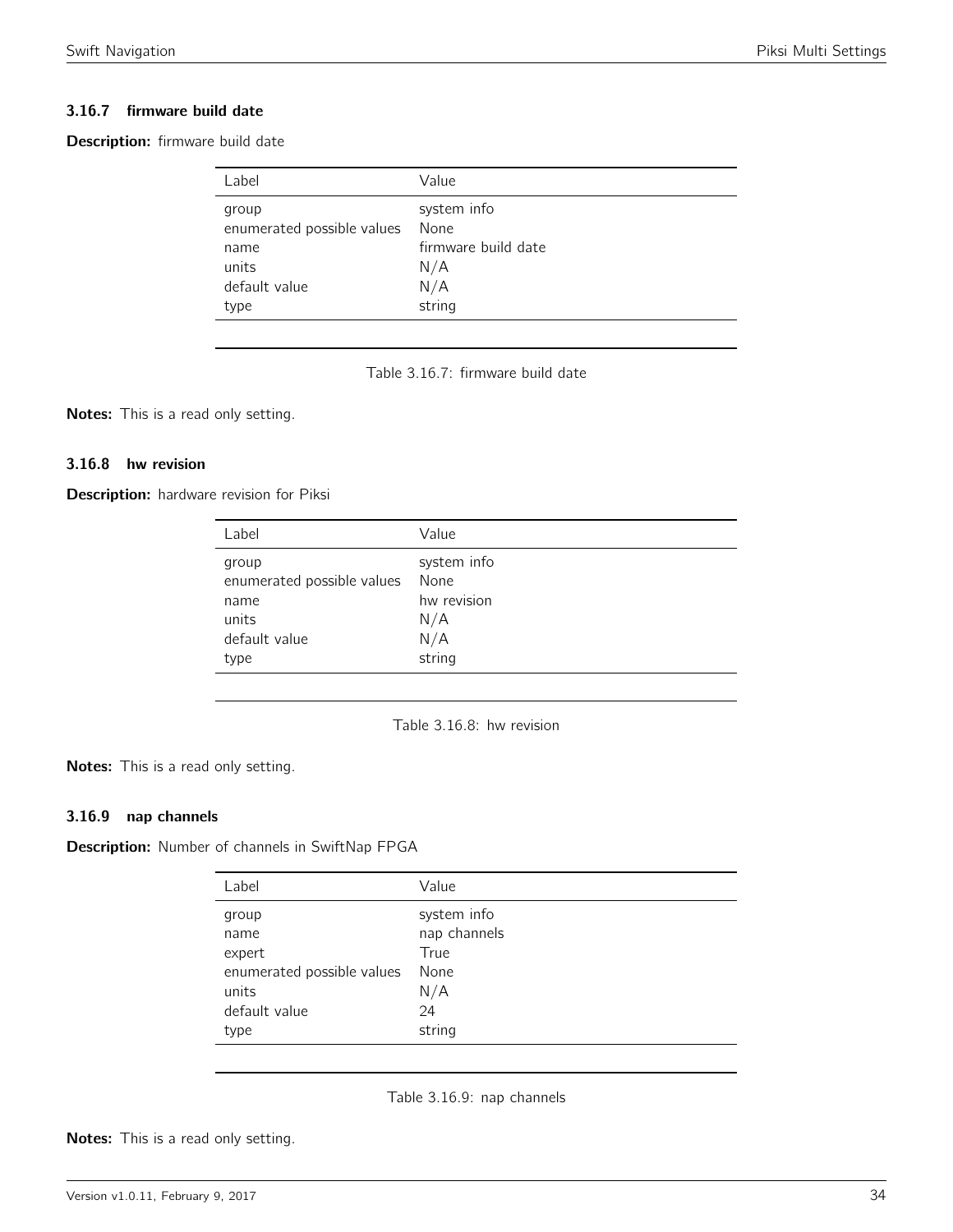#### 3.16.10 nap build date

| Label                      | Value          |
|----------------------------|----------------|
| group                      | system info    |
| name                       | nap build date |
| expert                     | True           |
| enumerated possible values | None           |
| units                      | N/A            |
| default value              | N/A            |
| type                       | string         |

<span id="page-34-0"></span>Description: build date for SwiftNap FPGA bitstream

Table 3.16.10: nap build date

Notes: This is a read only setting.

#### 3.16.11 loader build date

<span id="page-34-1"></span>Description: build date for boot loader (uboot)

| Label                      | Value             |
|----------------------------|-------------------|
| group                      | system info       |
| name                       | loader build date |
| expert                     | True              |
| enumerated possible values | None              |
| units                      | N/A               |
| default value              | N/A               |
| type                       | string            |

Table 3.16.11: loader build date

Notes: This is a read only setting.

#### 3.16.12 pfwp build date

<span id="page-34-2"></span>Description: build date for real-time GNSS firmware (piksi\_firmware)

| Label                      | Value           |
|----------------------------|-----------------|
| group                      | system info     |
| name                       | pfwp build date |
| expert                     | True            |
| enumerated possible values | None            |
| units                      | N/A             |
| default value              | N/A             |
| type                       | string          |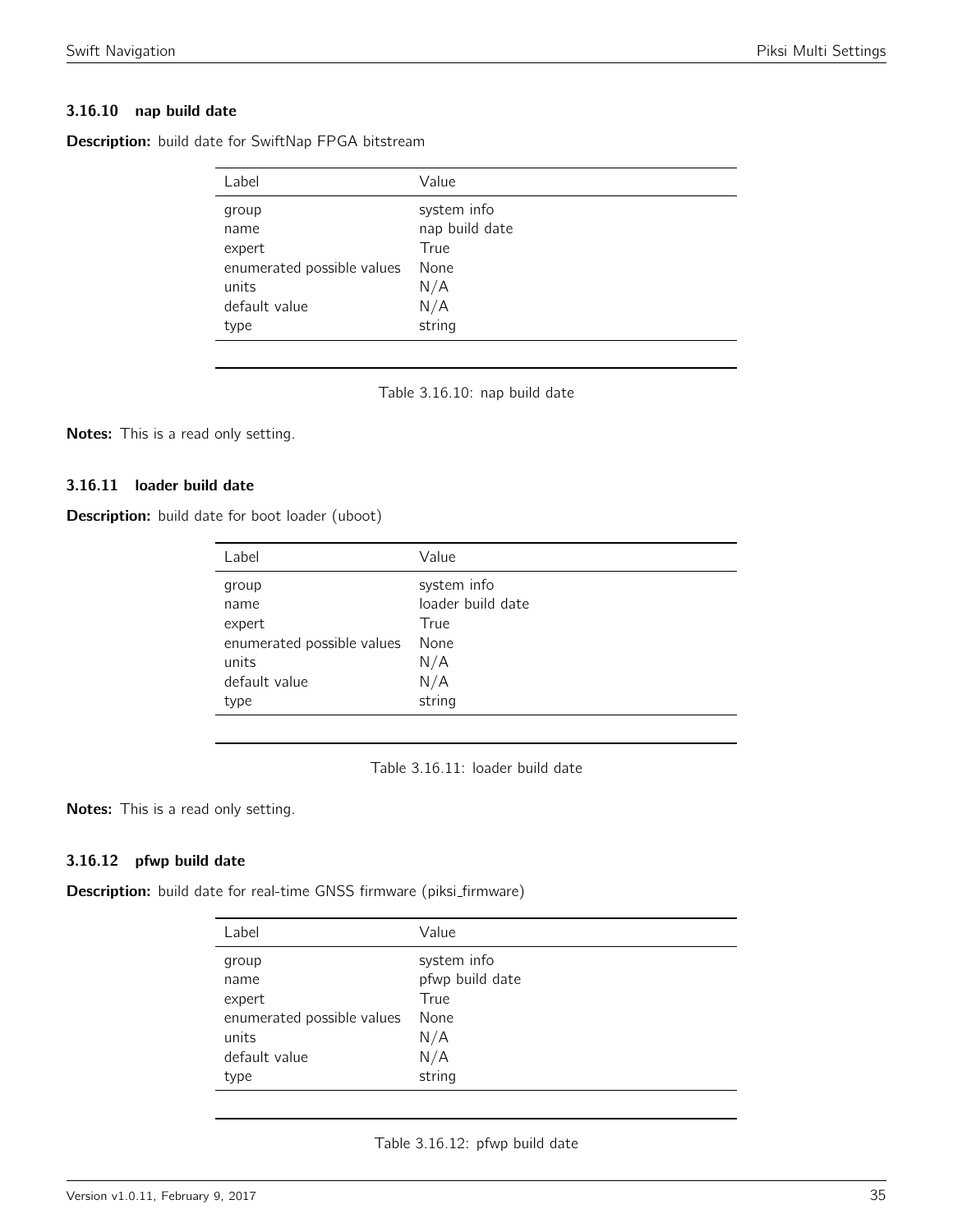Notes: This is a read only setting.

#### 3.16.13 nap build id

<span id="page-35-0"></span>Description: build id for SwiftNap FPGA bitstream

| Label                      | Value        |
|----------------------------|--------------|
| group                      | system info  |
| name                       | nap build id |
| expert                     | True         |
| enumerated possible values | None         |
| units                      | N/A          |
| default value              | N/A          |
| type                       | string       |
|                            |              |

Table 3.16.13: nap build id

Notes: This is a read only setting.

#### 3.16.14 loader build id

<span id="page-35-1"></span>Description: build id for loader (uboot)

| system info     |
|-----------------|
| loader build id |
| True            |
| None            |
| N/A             |
| N/A             |
| string          |
|                 |

Table 3.16.14: loader build id

Notes: This is a read only setting

#### 3.16.15 pfwp build id

Description: build id for real-time GNSS firmware (piksi\_firmware)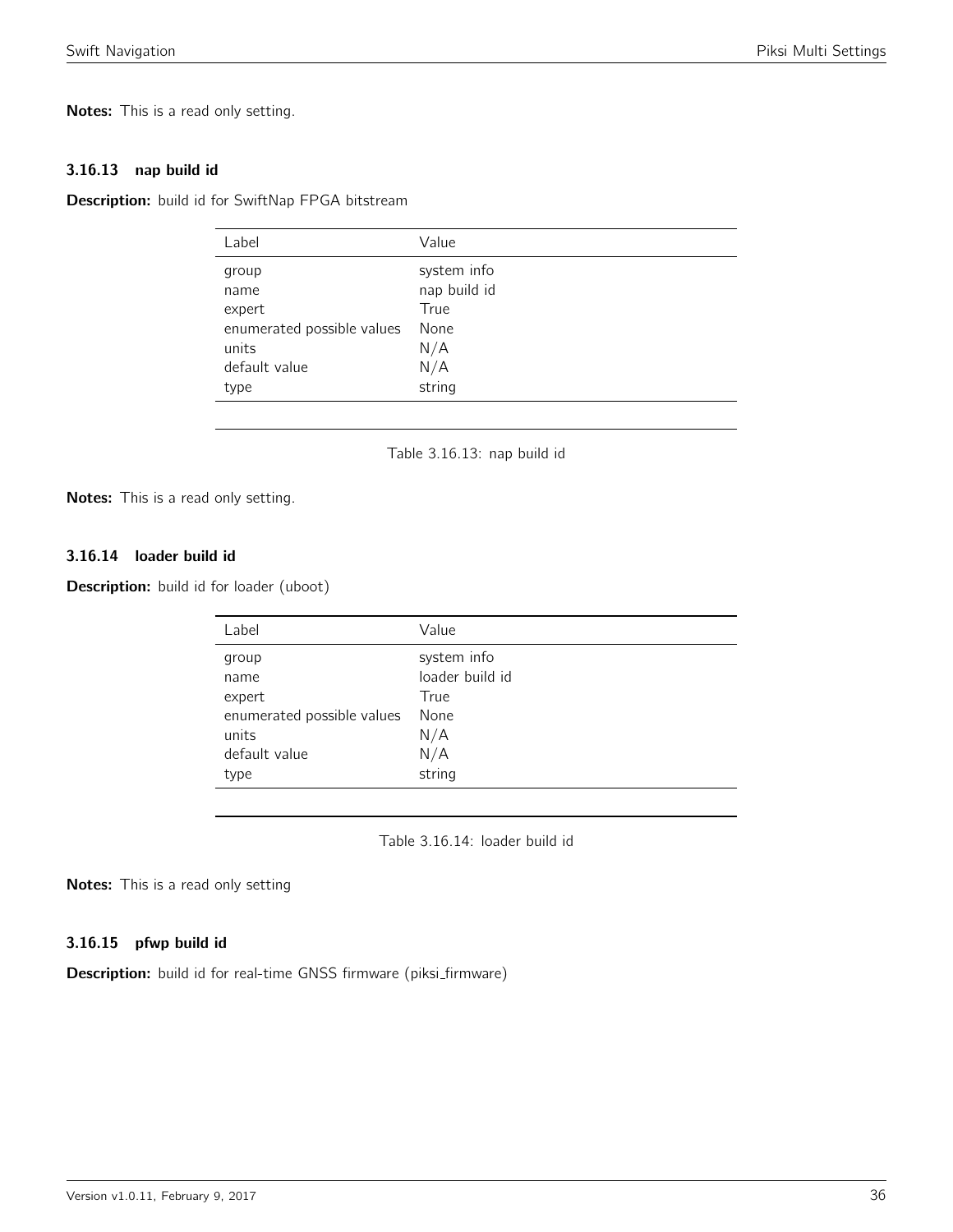| Value         |
|---------------|
| system info   |
| pfwp build id |
| True          |
| None          |
| N/A           |
| N/A           |
| string        |
|               |

Table 3.16.15: pfwp build id

Notes: This is a read only setting.

### <span id="page-36-0"></span>3.17 system monitor

#### 3.17.1 watchdog

<span id="page-36-1"></span>Description: Enable hardware watchdog timer to reset the Piksi if it locks up for any reason

| Label                                                        | Value                                                       |
|--------------------------------------------------------------|-------------------------------------------------------------|
| group<br>enumerated possible values<br>name<br>units<br>type | system monitor<br>true, false<br>watchdog<br>N/A<br>boolean |
|                                                              |                                                             |

Table 3.17.1: watchdog

Notes: You must reset the Piksi for changes to this setting to take effect.

#### 3.17.2 heartbeat period milliseconds

Description: Period for sending the SBP\_HEARTBEAT messages

| Label                      | Value                         |
|----------------------------|-------------------------------|
| group                      | system monitor                |
| enumerated possible values | None                          |
| name                       | heartbeat period milliseconds |
| units                      | ms                            |
| default value              | 1000                          |
| type                       | integer                       |
|                            |                               |

Table 3.17.2: heartbeat period milliseconds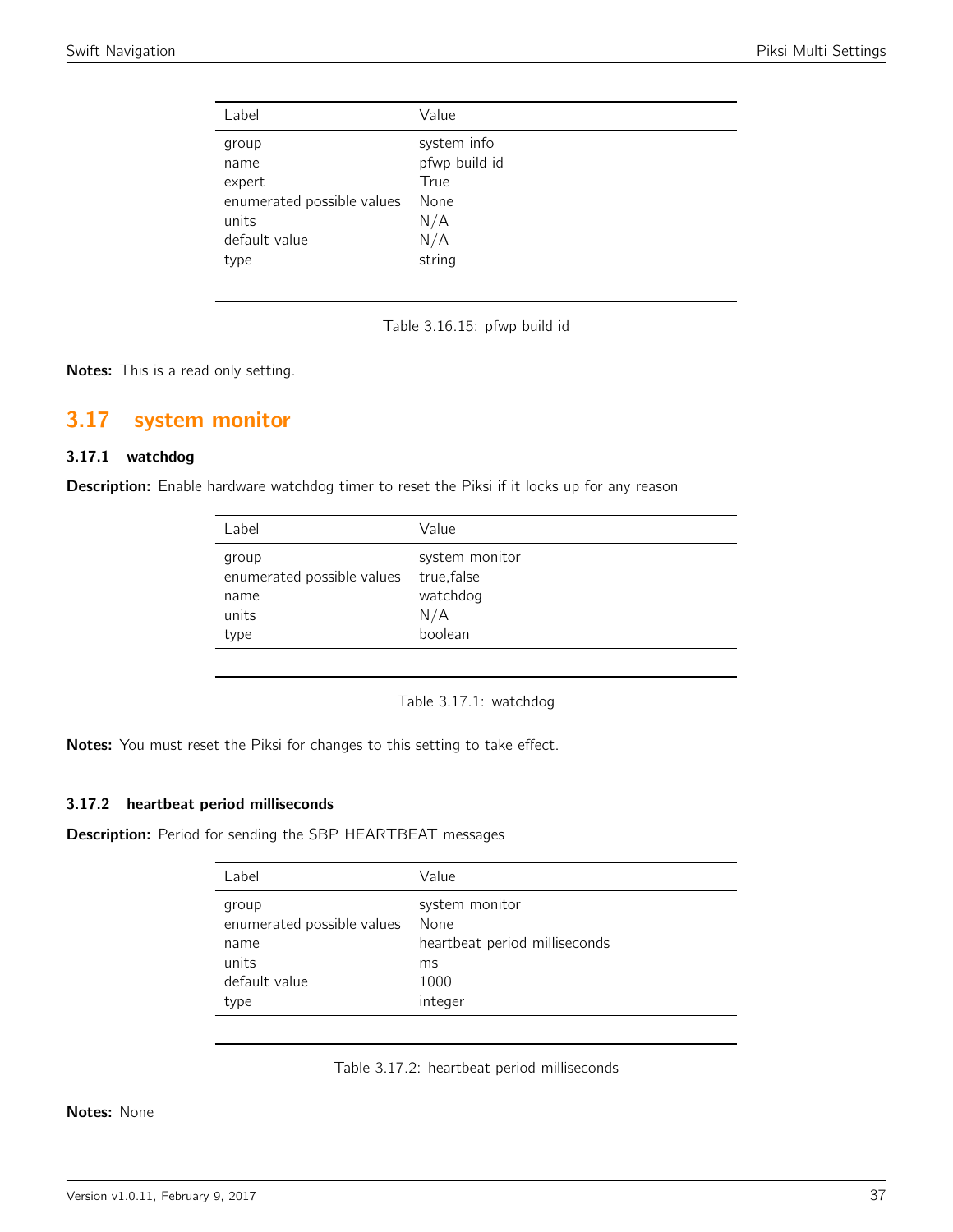#### Swift Navigation **Piksi Multi Settings**

# <span id="page-37-0"></span>3.18 track

#### 3.18.1 send trk detailed

<span id="page-37-1"></span>Description: send detailed tracking state message

| Label         | Value             |
|---------------|-------------------|
| group         | track             |
| expert        | True              |
| default value | False             |
| type          | boolean           |
| name          | send trk detailed |

Table 3.18.1: send trk detailed

#### Notes: None

#### 3.18.2 iq output mask

<span id="page-37-2"></span>**Description:** Output raw I/Q correlations

| Label                      | Value          |
|----------------------------|----------------|
| group                      | track          |
| name                       | iq output mask |
| expert                     | True           |
| enumerated possible values | None           |
| units                      | N/A            |
| default value              | None           |
| type                       | integer        |

Table 3.18.2: iq output mask

Notes: Bitmask of channel IDs (not PRNs)

#### 3.18.3 elevation mask

Description: Tracking elevation mask

| Label                      | Value          |
|----------------------------|----------------|
| group                      | track          |
| name                       | elevation mask |
| expert                     | True           |
| enumerated possible values | None           |
| units                      | degrees        |
| default value              | 0              |
| type                       | float          |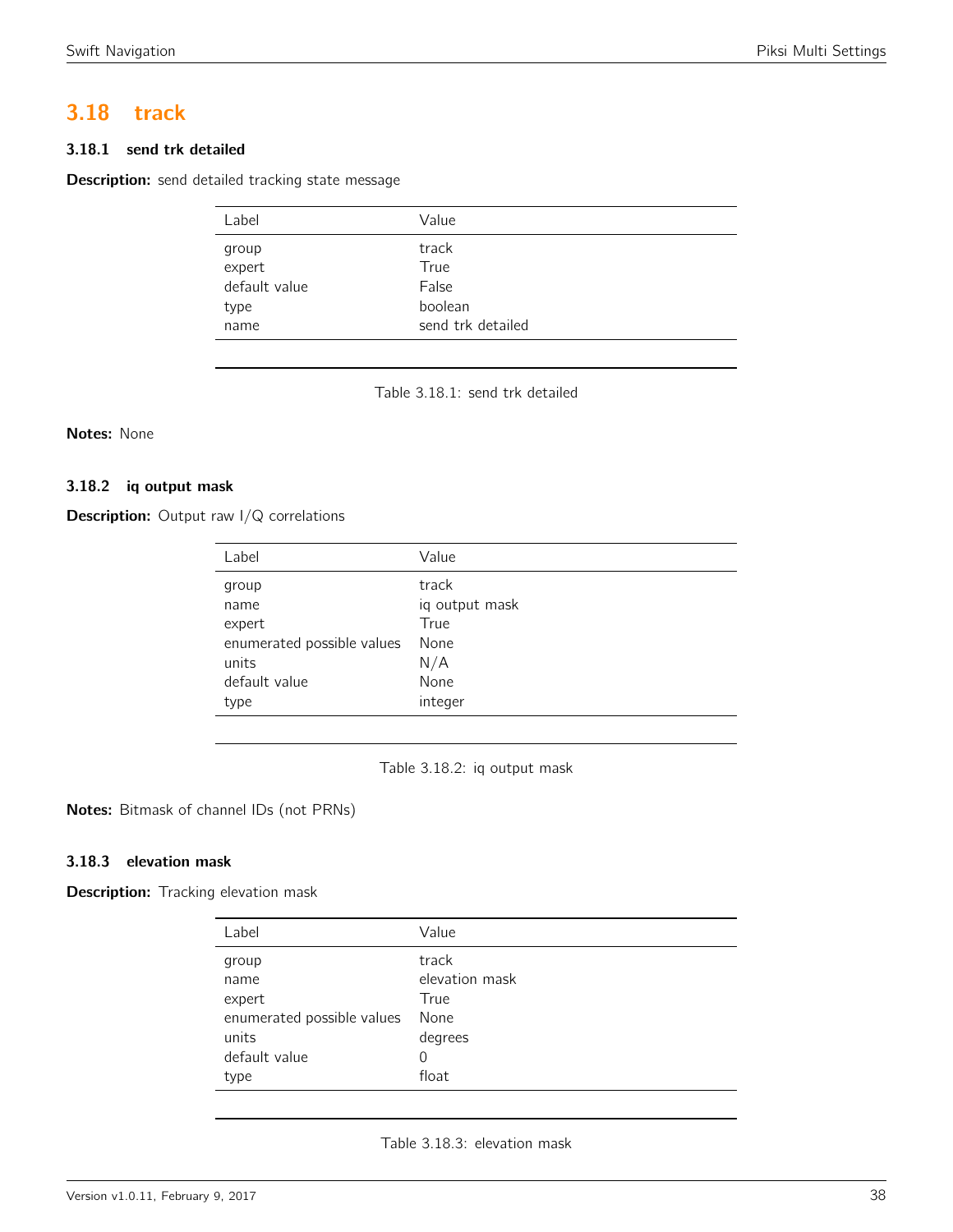Notes: Satellites must be above the horizon by at least this angle before they will be tracked.

# <span id="page-38-0"></span>3.19 uart0

#### 3.19.1 mode

<span id="page-38-1"></span>**Description:** Communication protocol for UART 0

| Label                                                                         | Value                                                   |
|-------------------------------------------------------------------------------|---------------------------------------------------------|
| group<br>enumerated possible values<br>name<br>units<br>default value<br>type | uart0<br>SBP, NMEA<br>mode<br>N/A<br><b>SBP</b><br>enum |
|                                                                               |                                                         |

Table 3.19.1: mode

#### 3.19.2 enabled sbp messages

<span id="page-38-2"></span>**Description:** Configure which messages should be sent on the port

| uart0<br>group<br>units<br>N/A<br>default value<br>68, 72, 73, 74, 65535<br>string<br>type<br>enabled sbp messages<br>name | Label | Value |  |
|----------------------------------------------------------------------------------------------------------------------------|-------|-------|--|
|                                                                                                                            |       |       |  |

Table 3.19.2: enabled sbp messages

Notes: The enabled sbp messages settings is a list of message types and rate divisors that will be sent out of the interface. If left blank, all messages will be sent. If not blank, a comma separated list of SBP message IDs in base 10 integer format should be provided. Optionally, a divisor can be specified after the / character for each id. For example, an entry of 3456/10 would provide message with ID 3456 at 1/10th the normal rate. For uart1, the default value is optimal for logging and communication with the console.

#### 3.19.3 baudrate

**Description:** The Baud rate for the UART 0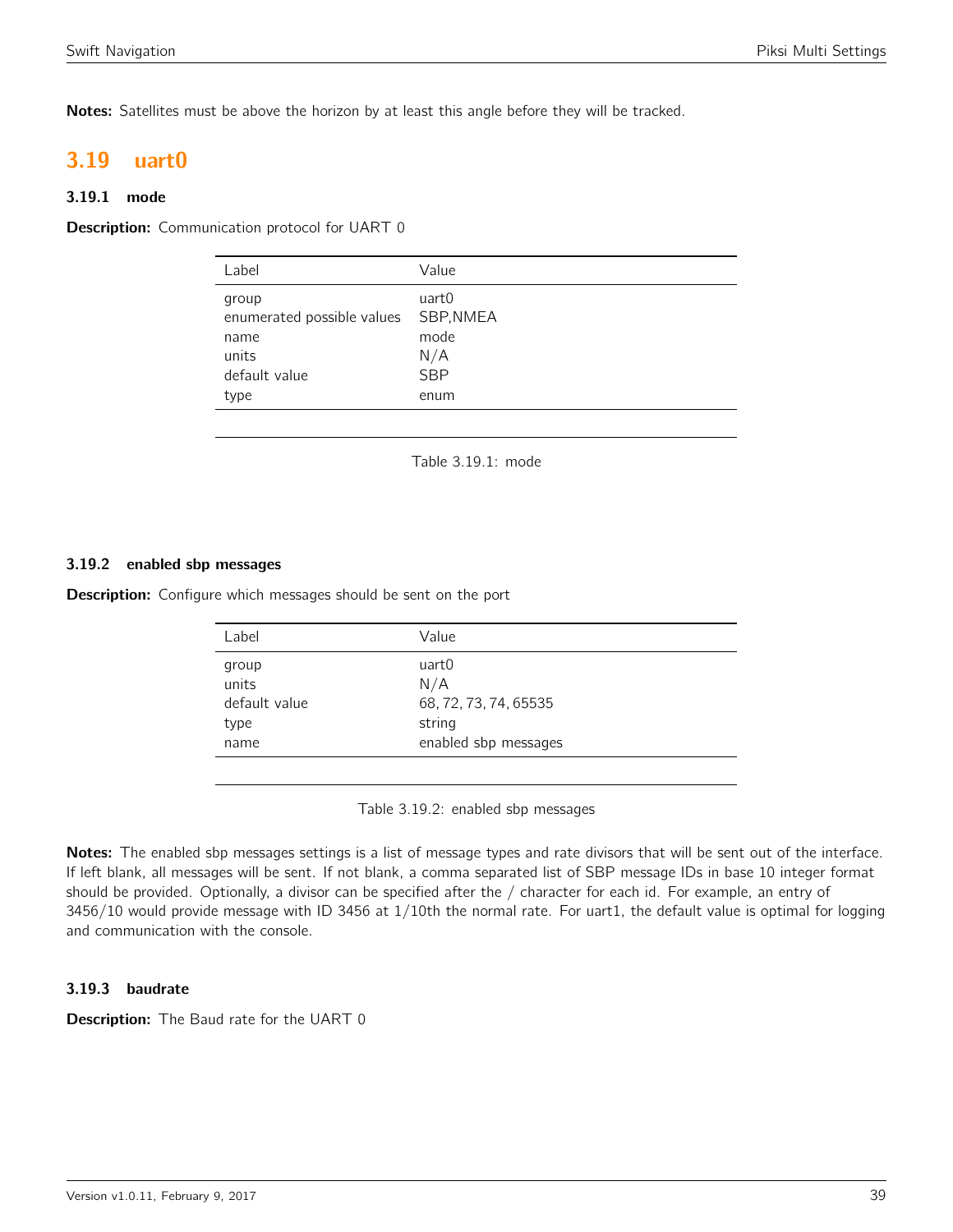| Label                                                                         | Value                                                 |
|-------------------------------------------------------------------------------|-------------------------------------------------------|
| group<br>enumerated possible values<br>name<br>units<br>default value<br>type | uart0<br>None<br>baudrate<br>bps<br>115200<br>integer |
|                                                                               |                                                       |

Table 3.19.3: baudrate

Notes: None

## <span id="page-39-0"></span>3.20 uart1

#### 3.20.1 mode

<span id="page-39-1"></span>**Description:** Communication protocol for UART 1

| Label                                                                         | Value                                                   |
|-------------------------------------------------------------------------------|---------------------------------------------------------|
| group<br>enumerated possible values<br>name<br>units<br>default value<br>type | uart1<br>SBP, NMEA<br>mode<br>N/A<br><b>SBP</b><br>enum |
|                                                                               |                                                         |

Table 3.20.1: mode

#### 3.20.2 enabled sbp messages

<span id="page-39-2"></span>Description: Configure which messages should be sent on the port

| Label                                           | Value                                                                              |
|-------------------------------------------------|------------------------------------------------------------------------------------|
| group<br>units<br>default value<br>type<br>name | uart1<br>N/A<br>blank - all messages are enabled<br>string<br>enabled sbp messages |
|                                                 |                                                                                    |

| Table 3.20.2: enabled sbp messages |  |  |  |
|------------------------------------|--|--|--|
|------------------------------------|--|--|--|

Notes: The enabled sbp messages settings is a list of message types and rate divisors that will be sent out of the interface. If left blank, all messages will be sent. If not blank, a comma separated list of SBP message IDs in base 10 integer format should be provided. Optionally, a divisor can be specified after the / character for each id. For example, an entry of 3456/10 would provide message with ID 3456 at 1/10th the normal rate. For uart1, the default value is optimal for logging and communication with the console.